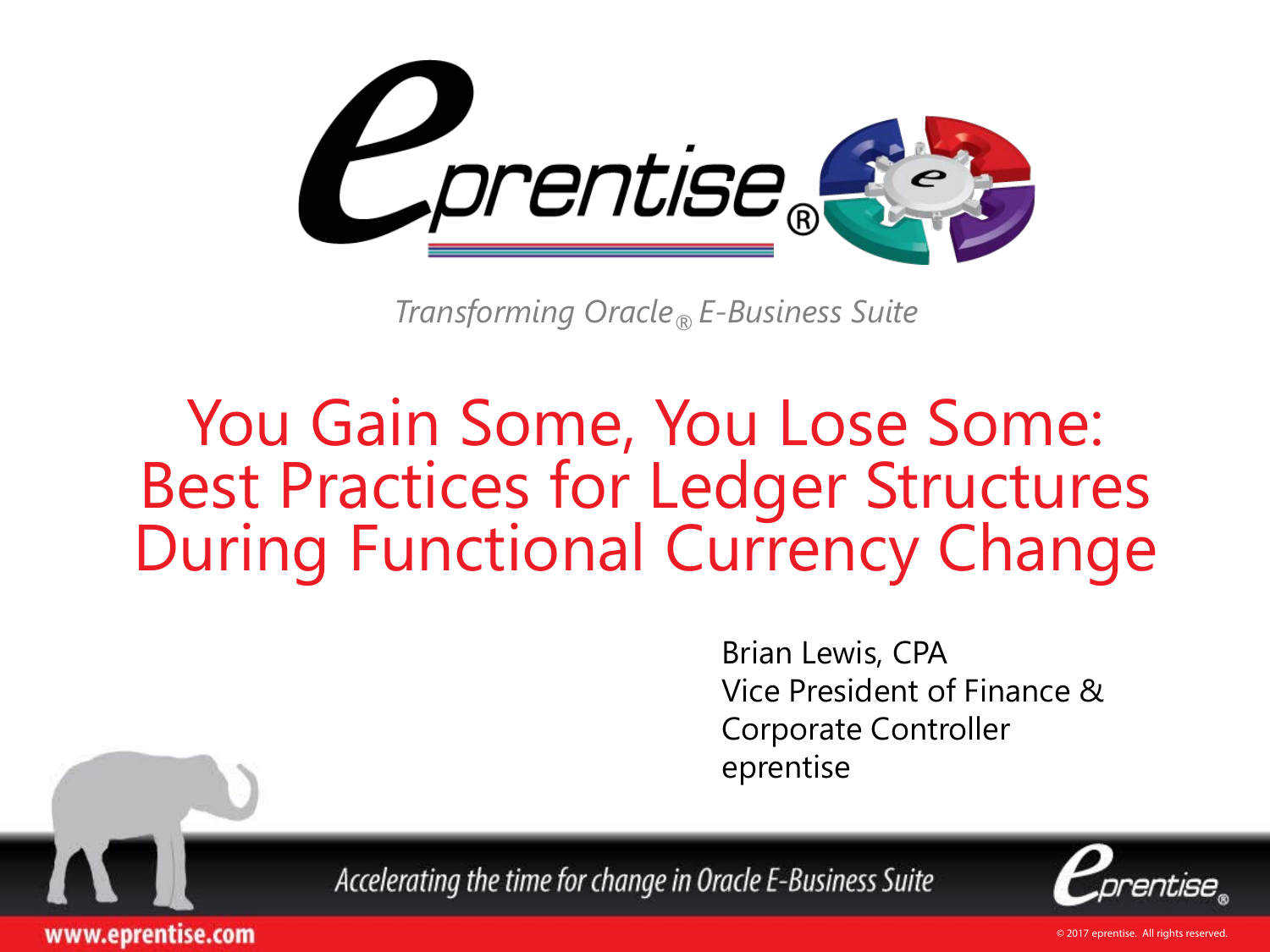# Webinar Mechanics



Submit text questions.

www.eprentise.com

• Q&A addressed at the end of the session. Answers will be posted within two weeks on our new LinkedIn Group, EBS Answers: [http://www.linkedin.com/groups/EBS-](http://www.linkedin.com/groups/EBS-Answers-4683349/about)

[Answers-4683349/about](http://www.linkedin.com/groups/EBS-Answers-4683349/about)

- Everyone will receive an email with a link to view a recorded version of today's session.
- Polling questions will be presented during the session. If you want CPE credit for this webinar, you must answer all of the polling questions.





Accelerating the time for change in Oracle E-Business Suite

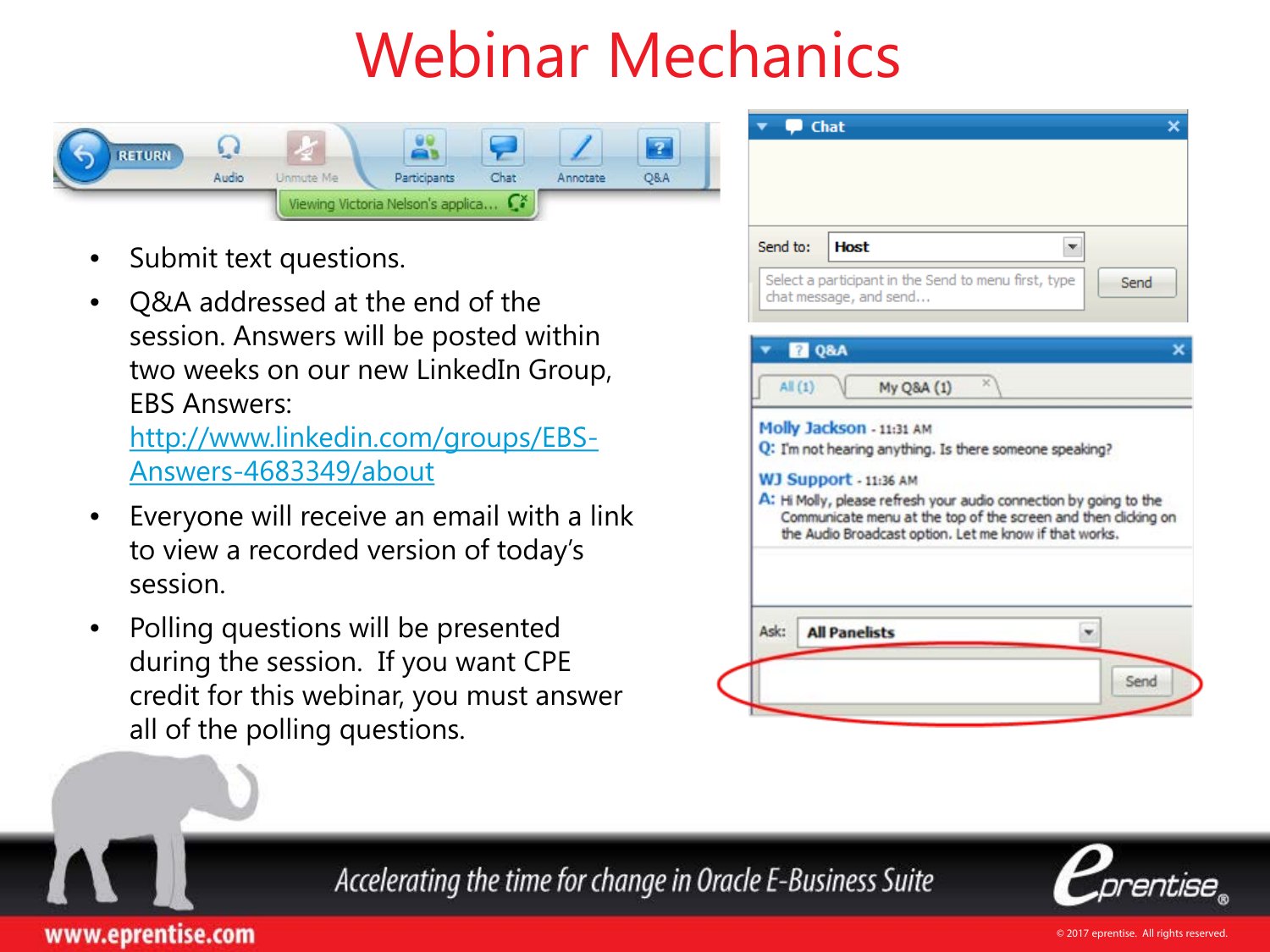# Introduction: Finished But Not Done

*: Transformation Software for E-Business Suite*

*Company Overview: Incorporated 2007, Helene Abrams, CEO*

- **R** Consolidate Multiple EBS Instances
- Change Underlying Structures and Configurations
	- Chart of Accounts, Other Flexfields
	- **Merge or Split Ledgers or Sets of** Books, Operating Units, Legal Entities, Inventory Organizations
	- **Calendars, Currency, Costing** Methods
	- **Asset Revaluation, Inventory** Valuation
- Separate Data

#### *eprentise Can… …So Our Customers Can:*

- **R** Reduce Operating Costs and Increase **Efficiencies** 
	- Shared Services
	- Data Centers
- **A** Adapt to Change
	- Align with New Business Initiatives
	- Mergers, Acquisitions, Divestitures
- **A**<sup>+</sup> Avoid a Reimplementation
- Reduce Complexity and Control Risk
- Improve Business Continuity, Service Quality  $\mathbf{M}^{\bullet}$ and Compliance
- **n**<sup>\*</sup> Streamline Operations with Visibility to All Parts of the Business
- **R** Establish Data Quality Standards and a Single Source of Truth

Accelerating the time for change in Oracle E-Business Suite



www.eprentise.com | 3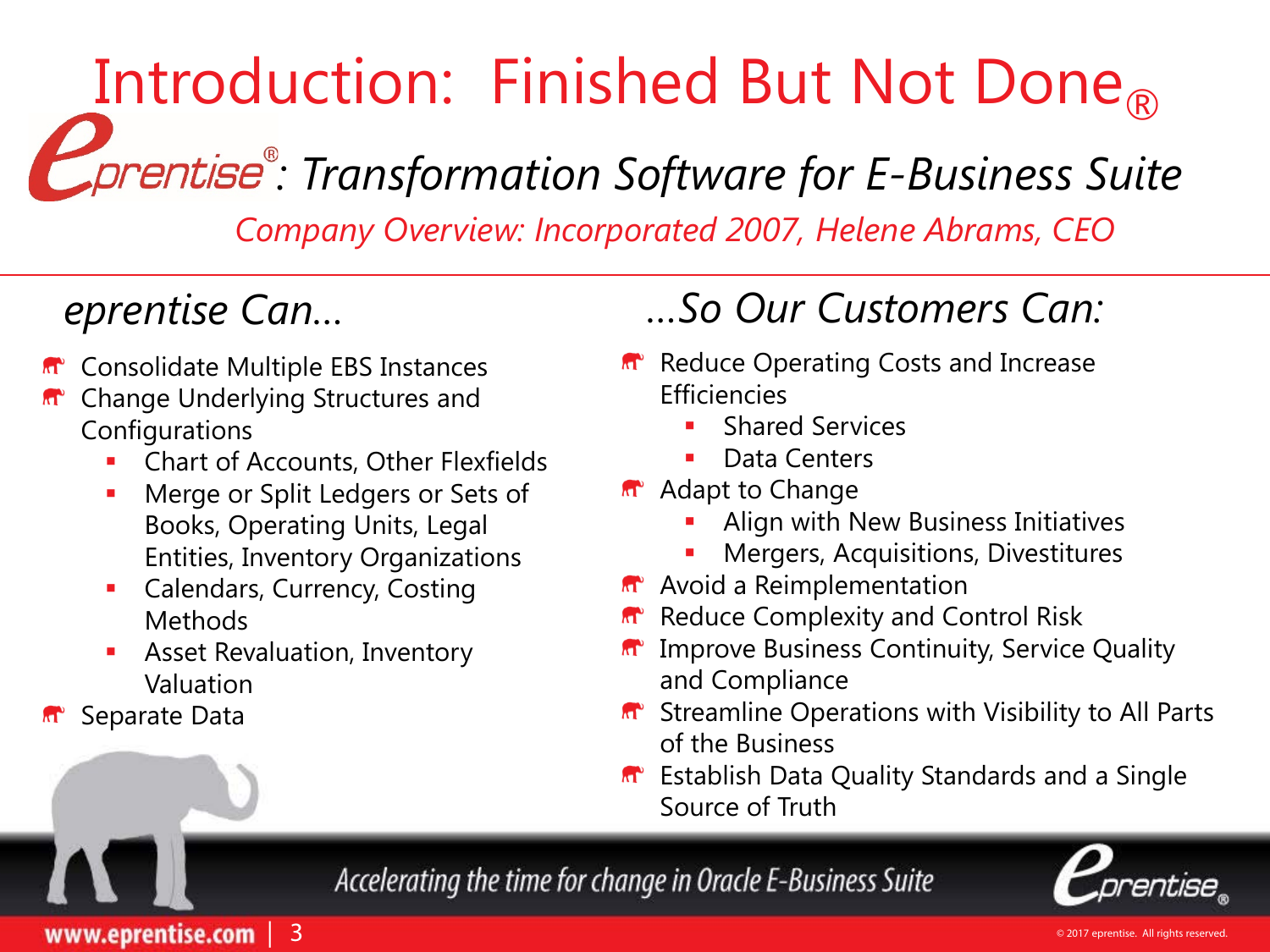# Agenda

- **M** Functional Currency: An Overview
- Understanding the Reasons for a Functional Currency  $\mathbf{M}^{\bullet}$ Change
- Options for a Functional Currency Change  $\mathbf{M}^{\bullet}$
- **R**<sup>2</sup> Conclusion and Q&A

 $\overline{4}$ 

www.eprentise.com



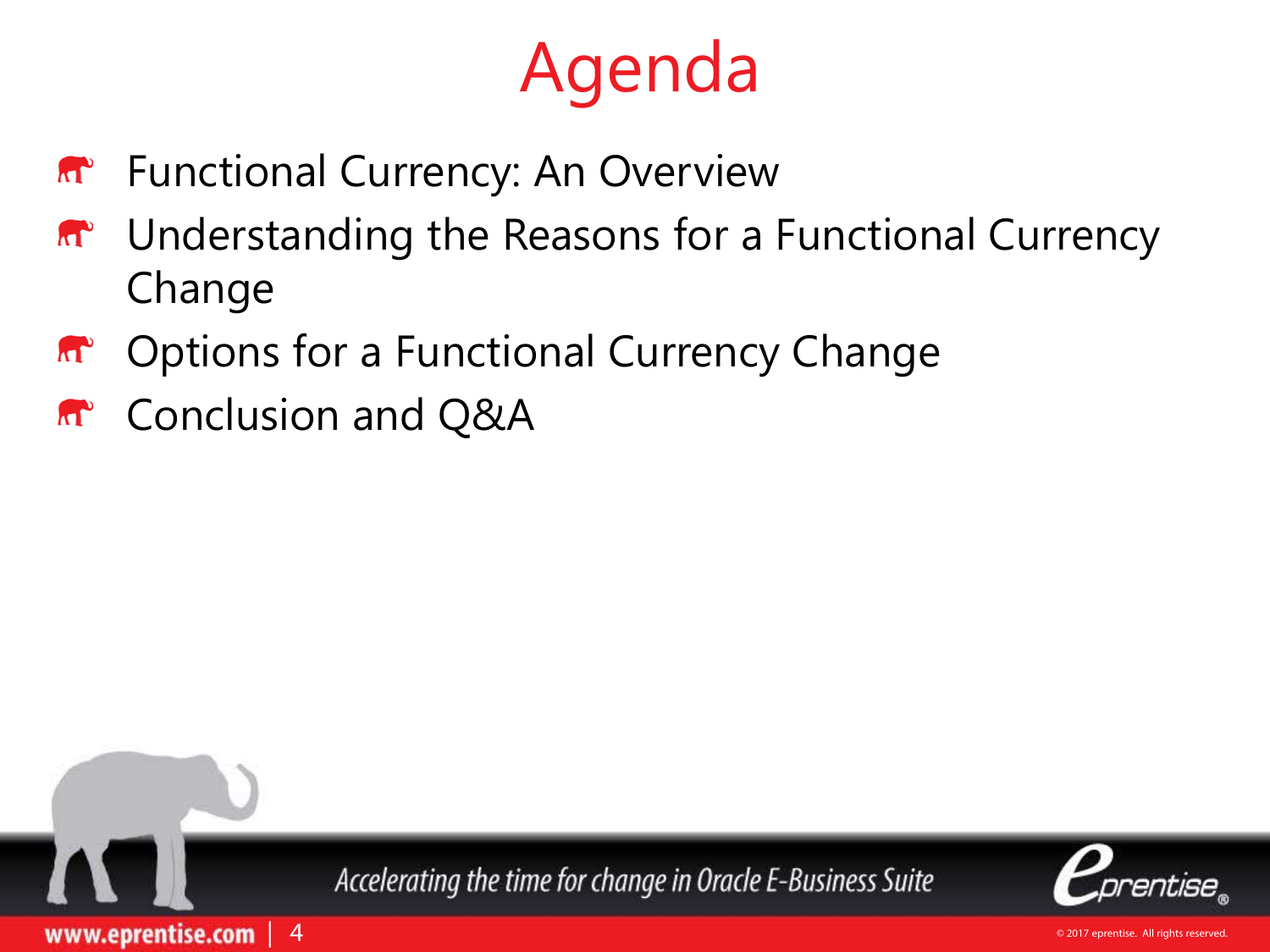# **Objectives**

- **M** Objective 1: Discover how ledgers are affected during a functional currency change.
- **M** Objective 2: Analyze currency setups for ledger structures in Release 12.
- **M** Objective 3: Explore the best practices for ledger structures during a currency change.



| 5

www.eprentise.com

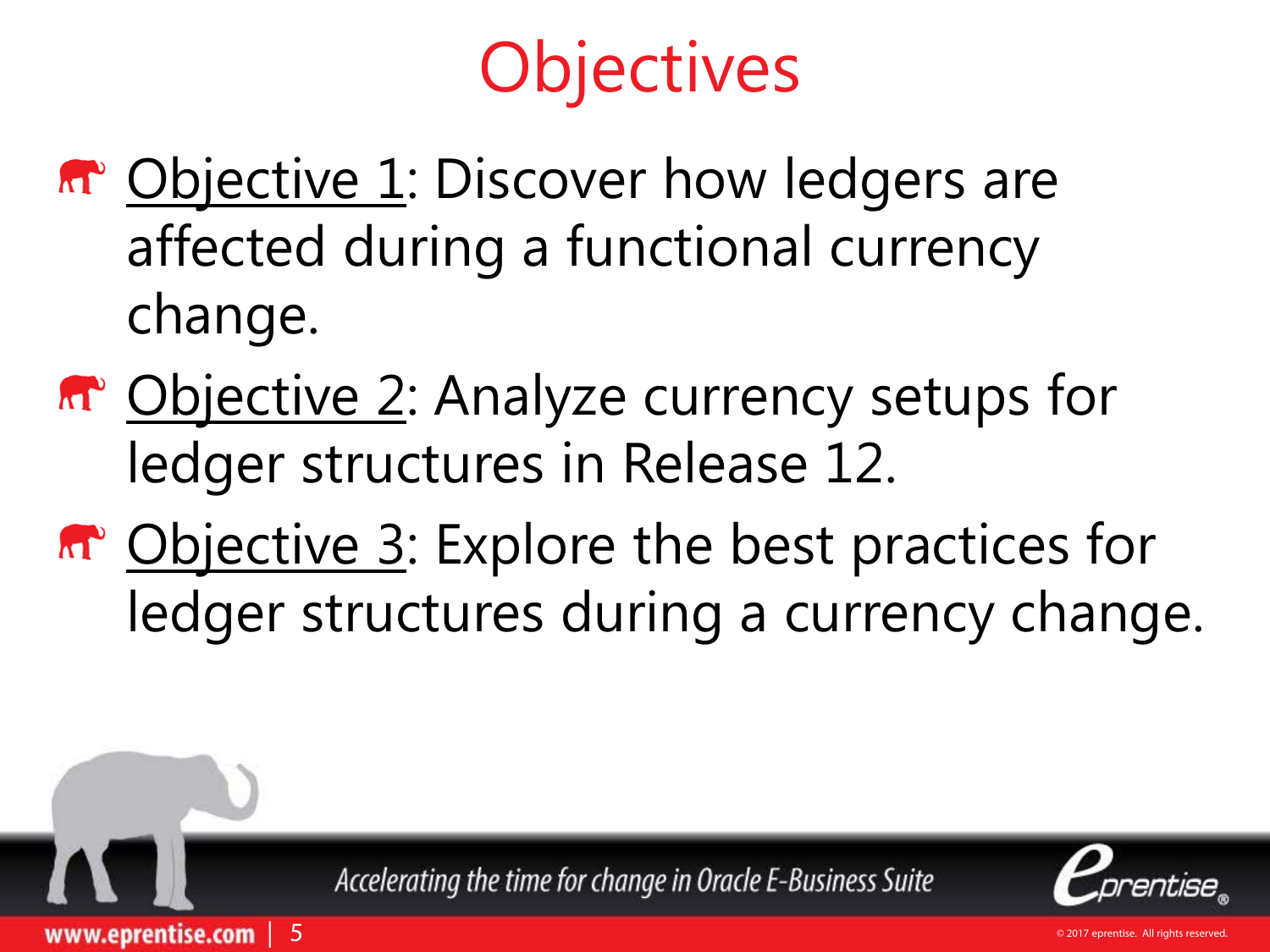# Functional Currency: An Overview



www.eprentise.com

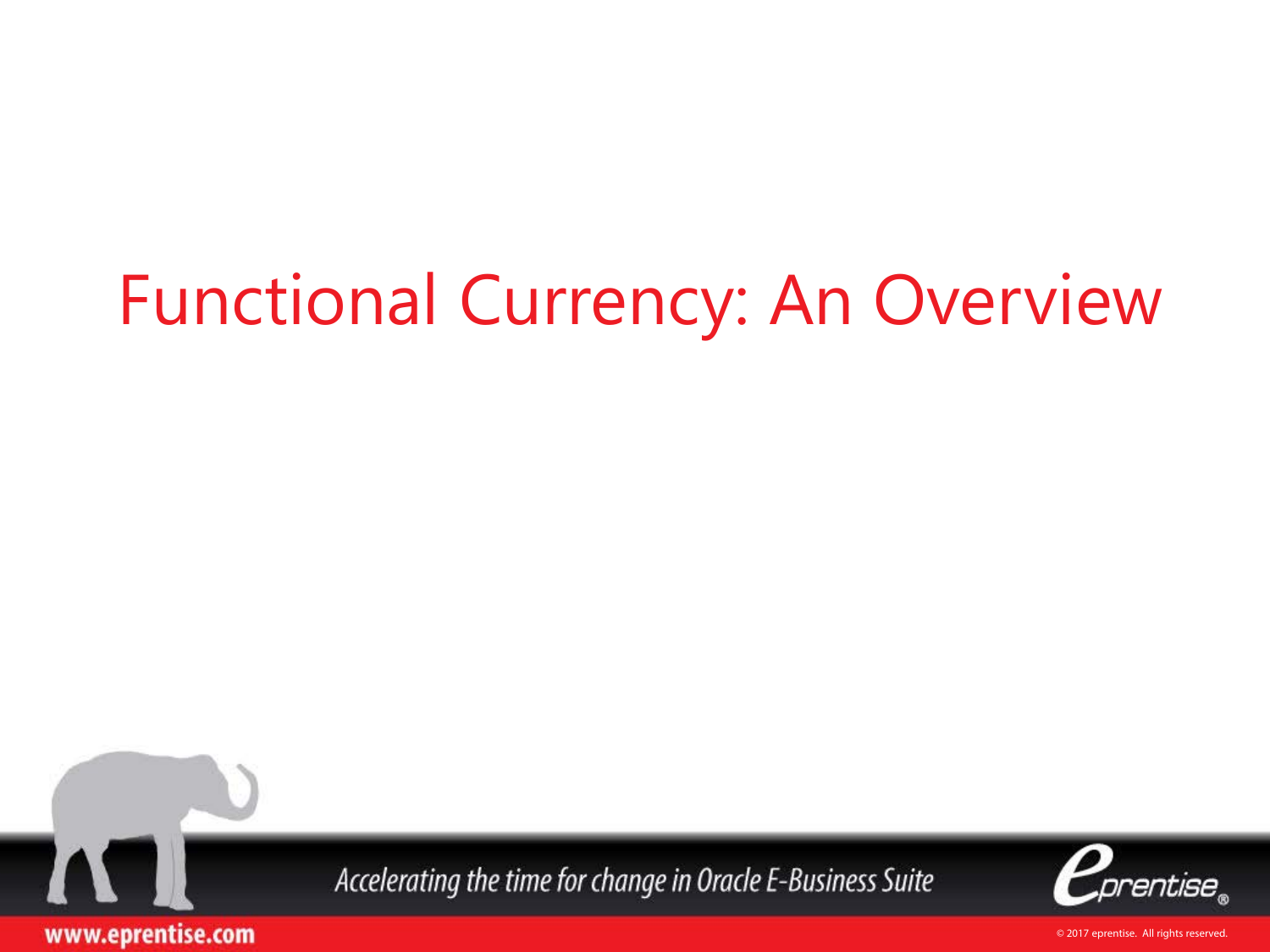# Currencies: GAAP Definitions

- **A**<sup>•</sup> Functional Currency
	- **The currency of the primary economic environment** in which a distinct and separable operation operates
- **Reporting Currency** 
	- **The currency in which a reporting entity prepares its** financial statements
- **R**<sup>+</sup> Foreign Currencies

| 7

www.eprentise.com

 Any currency other than the functional currency of the referenced distinct and separable operation

*PWC Guide: Foreign currency: https://www.pwc.com/us/en/cfodirect/assets/pdf/accounting-guides/pwc-guide-foreign-currency-2014.pdf* 



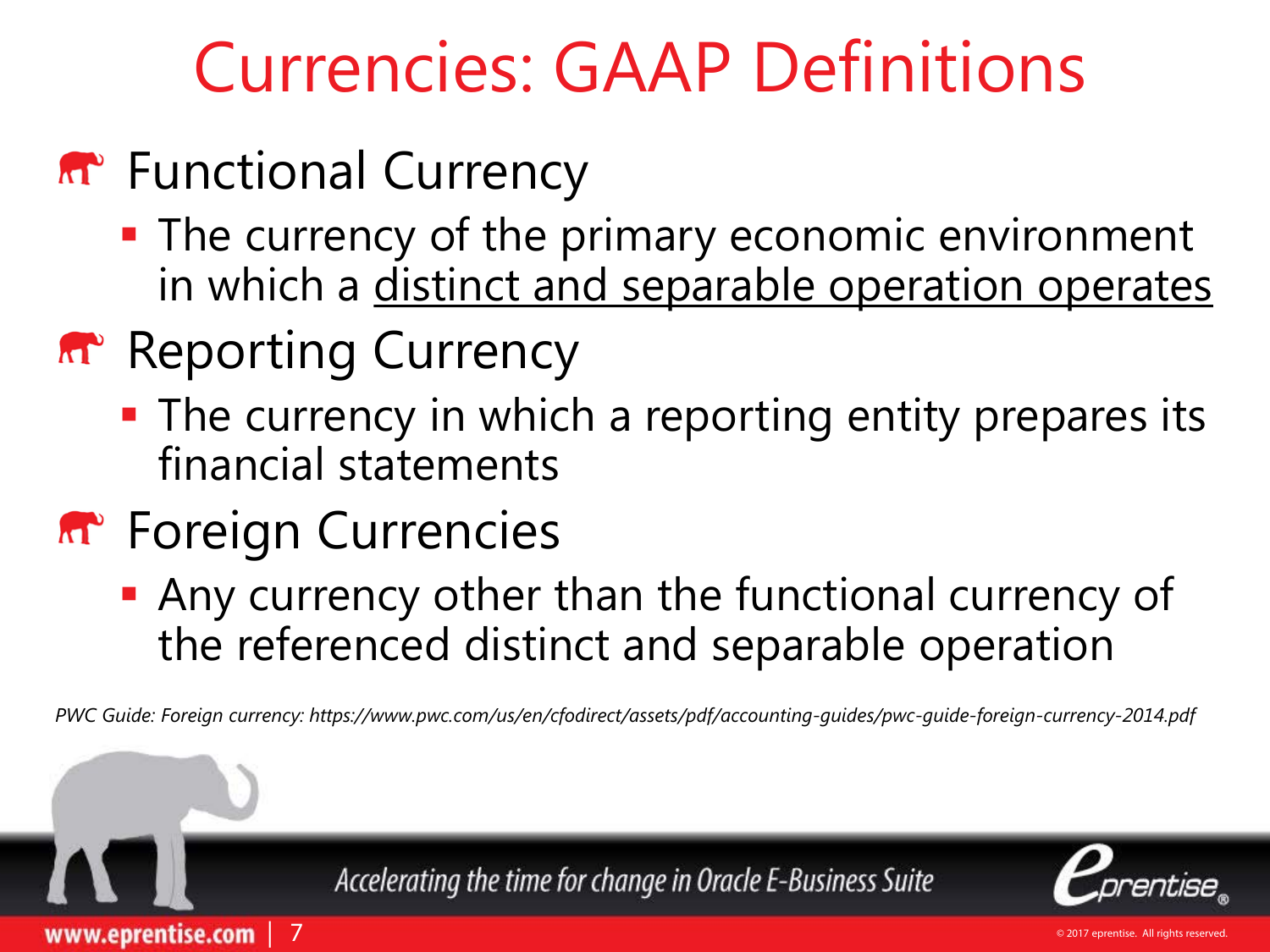#### Determining a Ledger's Functional Currency

|                             | Operation is distinct and<br>separable                                                                                                                                          | Operation is not distinct<br>and separable                                                                                                                                                                                                                                                                                                    |
|-----------------------------|---------------------------------------------------------------------------------------------------------------------------------------------------------------------------------|-----------------------------------------------------------------------------------------------------------------------------------------------------------------------------------------------------------------------------------------------------------------------------------------------------------------------------------------------|
| Separate operations         | Operations are managed<br>independently and can be<br>separated, both operationally<br>and for financial reporting<br>purposes, from the reporting<br>entity's other operations | Operations are not managed<br>independently or cannot be<br>separated, either<br>operationally or for financial<br>reporting purposes, from the<br>reporting entity's other<br>operations                                                                                                                                                     |
| Assets and liabilities      | Assets and liabilities of the<br>operation can be separated<br>from those of the reporting<br>entity's other operations and<br>relate directly to the<br>operation's activities | Assets and liabilities of the<br>operation cannot be<br>separated from those of the<br>reporting entity's other<br>operations, the operation<br>holds only certain assets and<br>liabilities (e.g., receivables<br>and inventory), or they hold<br>assets and liabilities that<br>relate directly to a reporting<br>entity's other operations |
| <b>Financial statements</b> | A meaningful set of all-<br>inclusive financial statements<br>could be routinely prepared<br>for the operation                                                                  | The operation cannot<br>produce financial statements<br>or produces a limited set of<br>financial statements                                                                                                                                                                                                                                  |

*PWC Guide: https://www.pwc.com/us/en/cfodirect/assets/pdf/accounting-guides/pwc-guide-foreign-currency-2014.pdf* 

Accelerating the time for change in Oracle E-Business Suite



www.eprentise.com | 8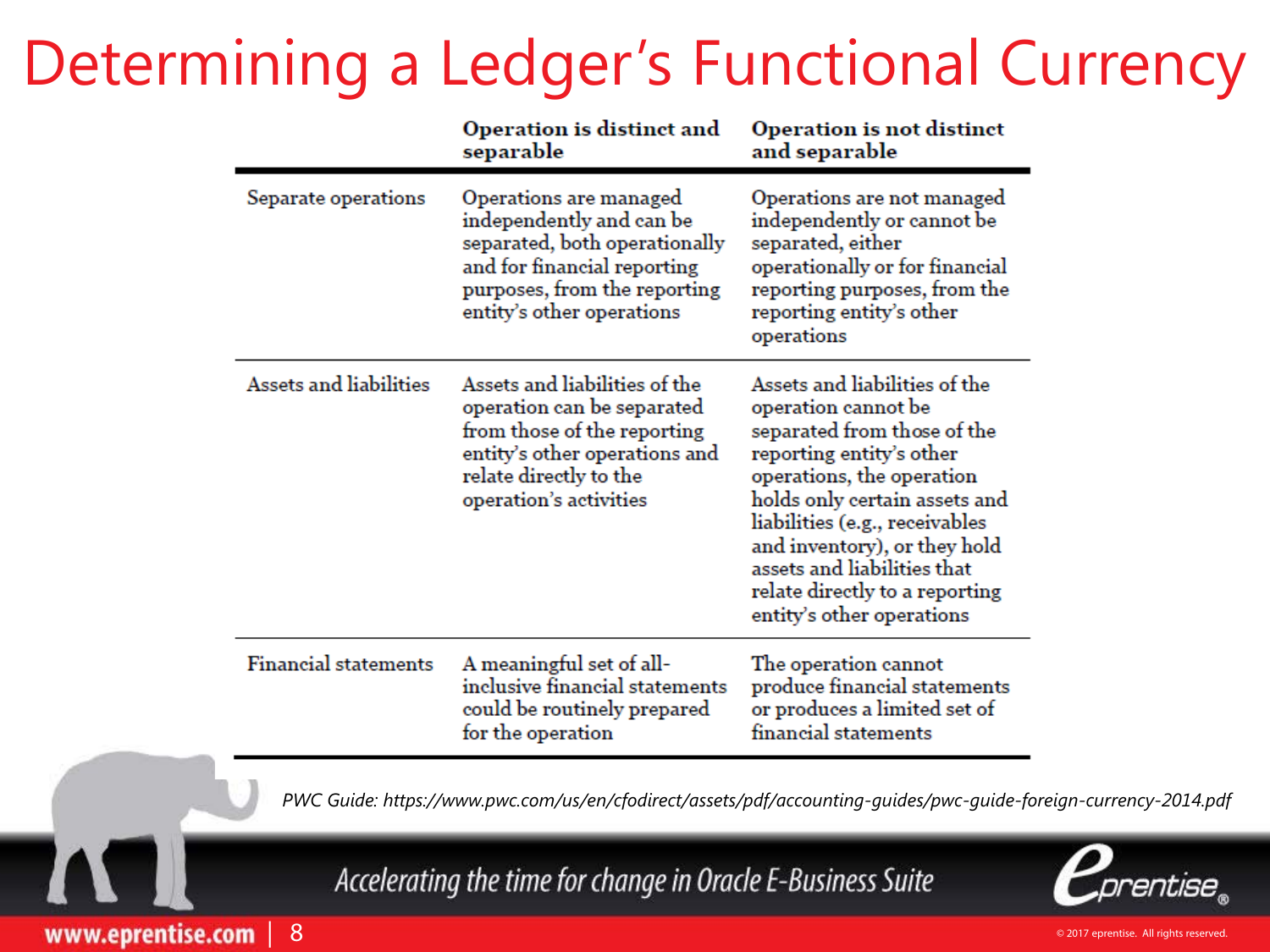#### GAAP Framework



www.eprentise.com | 9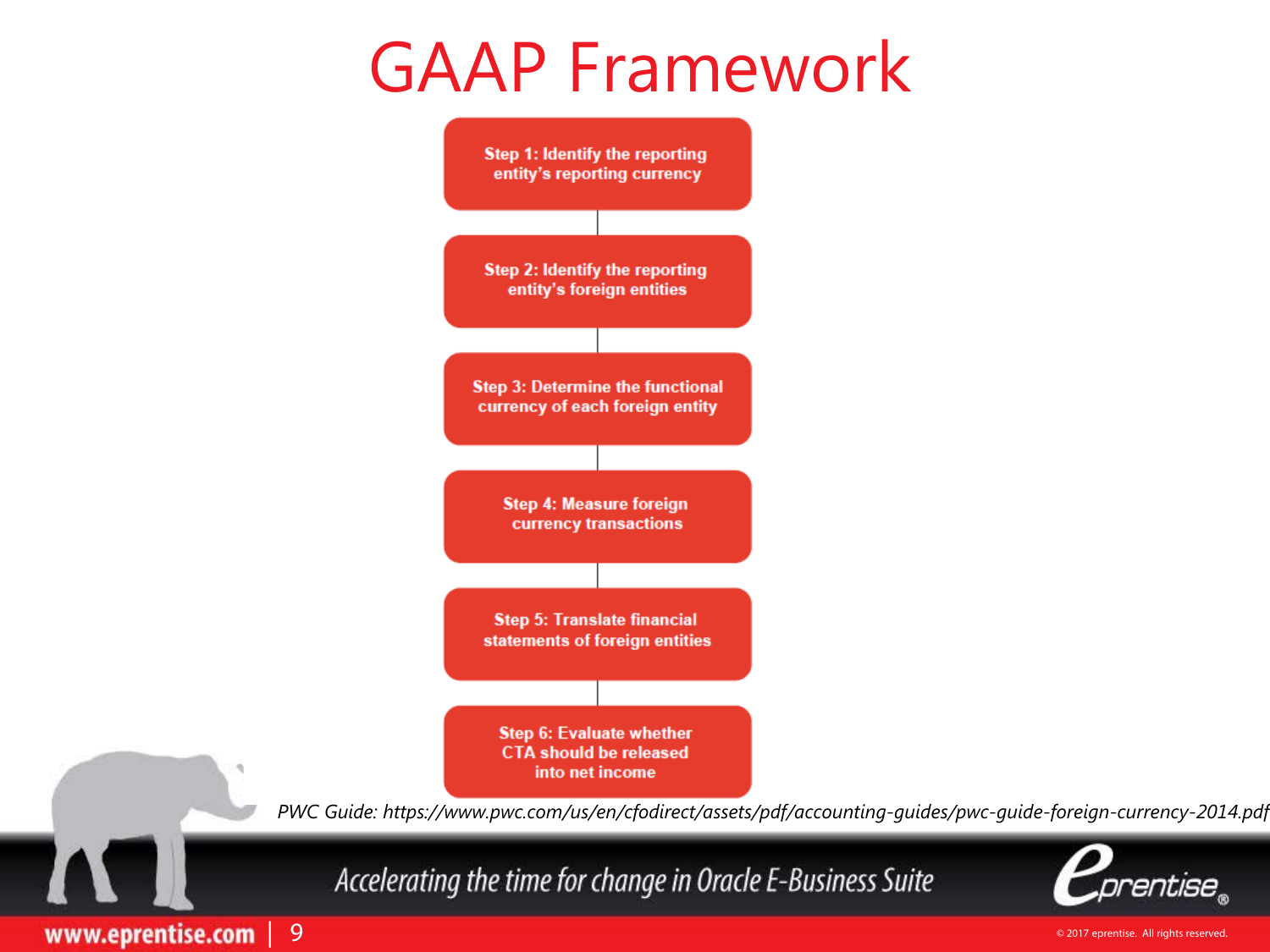# Currencies: R12 Definitions

A<sup>c</sup> Accounting Currency (Functional Currency in 11i)

- Generally the same as functional currency, but does not have to be the functional currency
- **Reporting Currency**

| 10

www.eprentise.com

- The currency in which a reporting entity prepares its financial statements
- **M** Entered Currencies (Foreign Currencies)
	- Any currency other than the functional currency of the referenced distinct and separable operation that is entered into a ledger (directly as a journal entry or through subledger accounting)

*PWC Guide: Foreign currency: https://www.pwc.com/us/en/cfodirect/assets/pdf/accounting-guides/pwc-guide-foreign-currency-2014.pdf* 

Accelerating the time for change in Oracle E-Business Suite

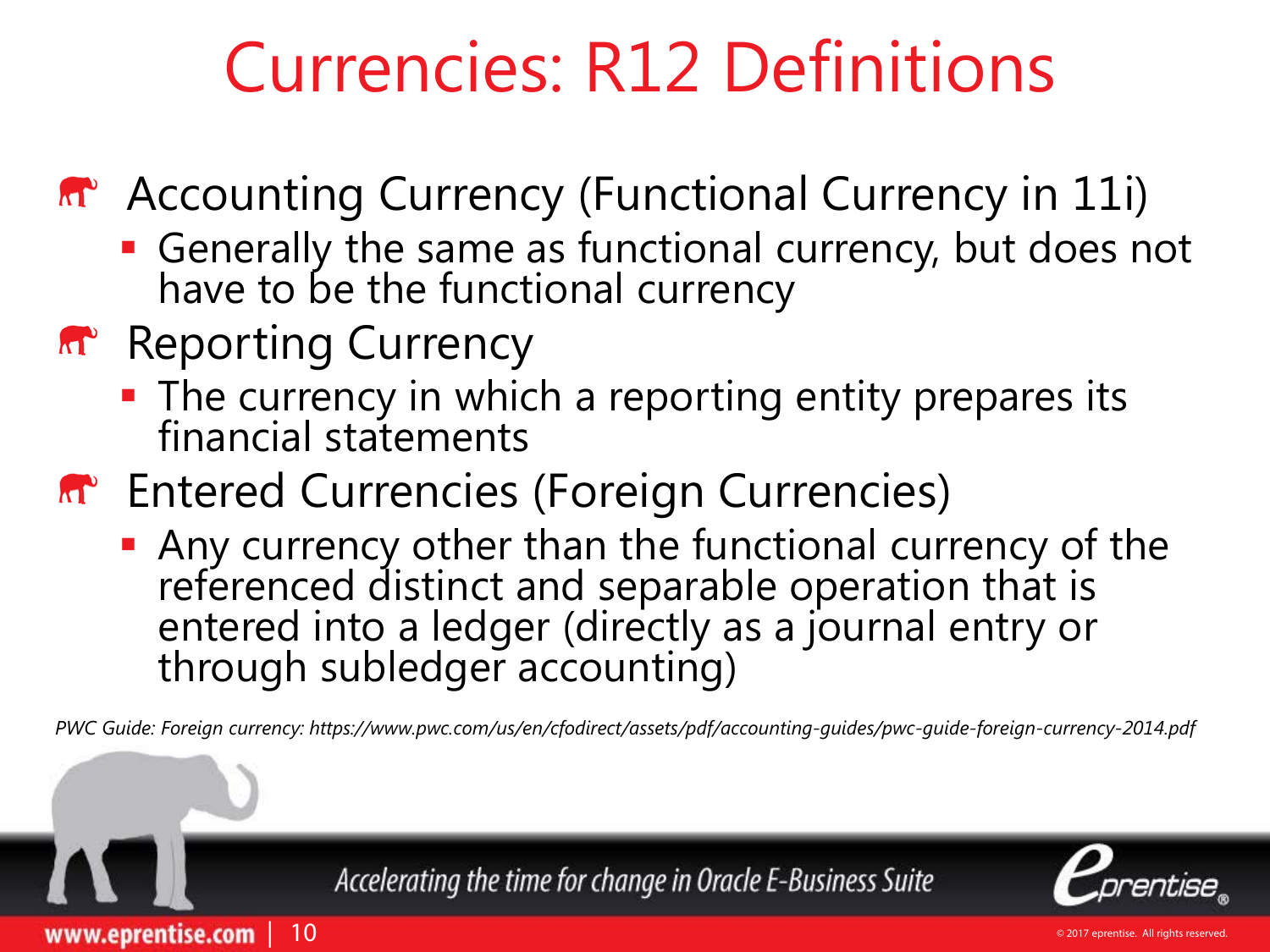#### Currency for a Global Company Structure: Simple Structure Example

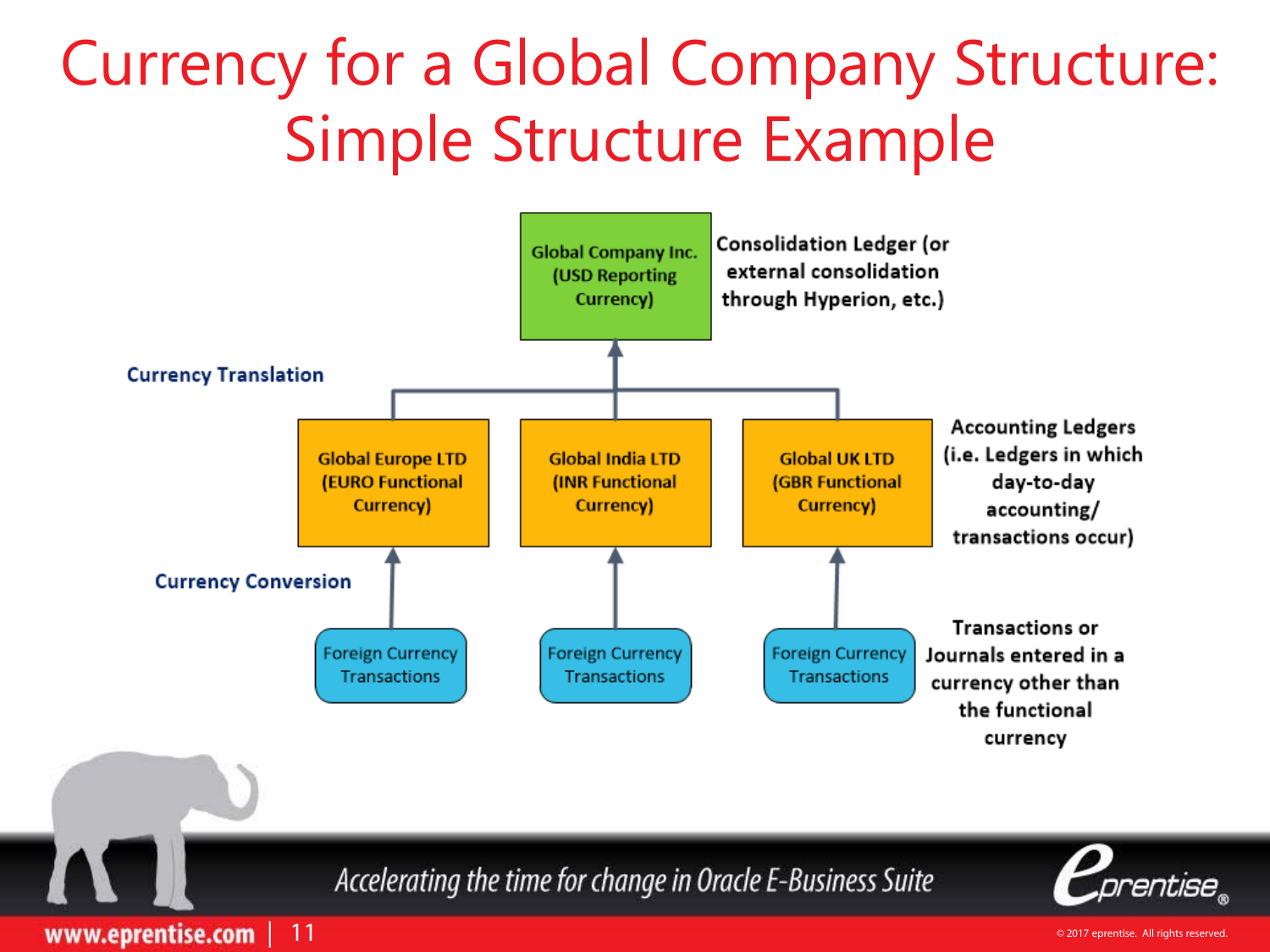# Currency Conversion

- **R12** ledgers allow foreign entered currencies that differ from the ledgers functional or accounting currency
	- **R12 Subledger Accounting functionality converts the** entered currency (foreign) into the functional/accounting currency **Global Europe LTD** of the ledger **(EURO Functional**
	- R12 allows journal entries to be entered in a foreign currency and converted to the functional/accounting currency

| 12

www.eprentise.com



Accelerating the time for change in Oracle E-Business Suite

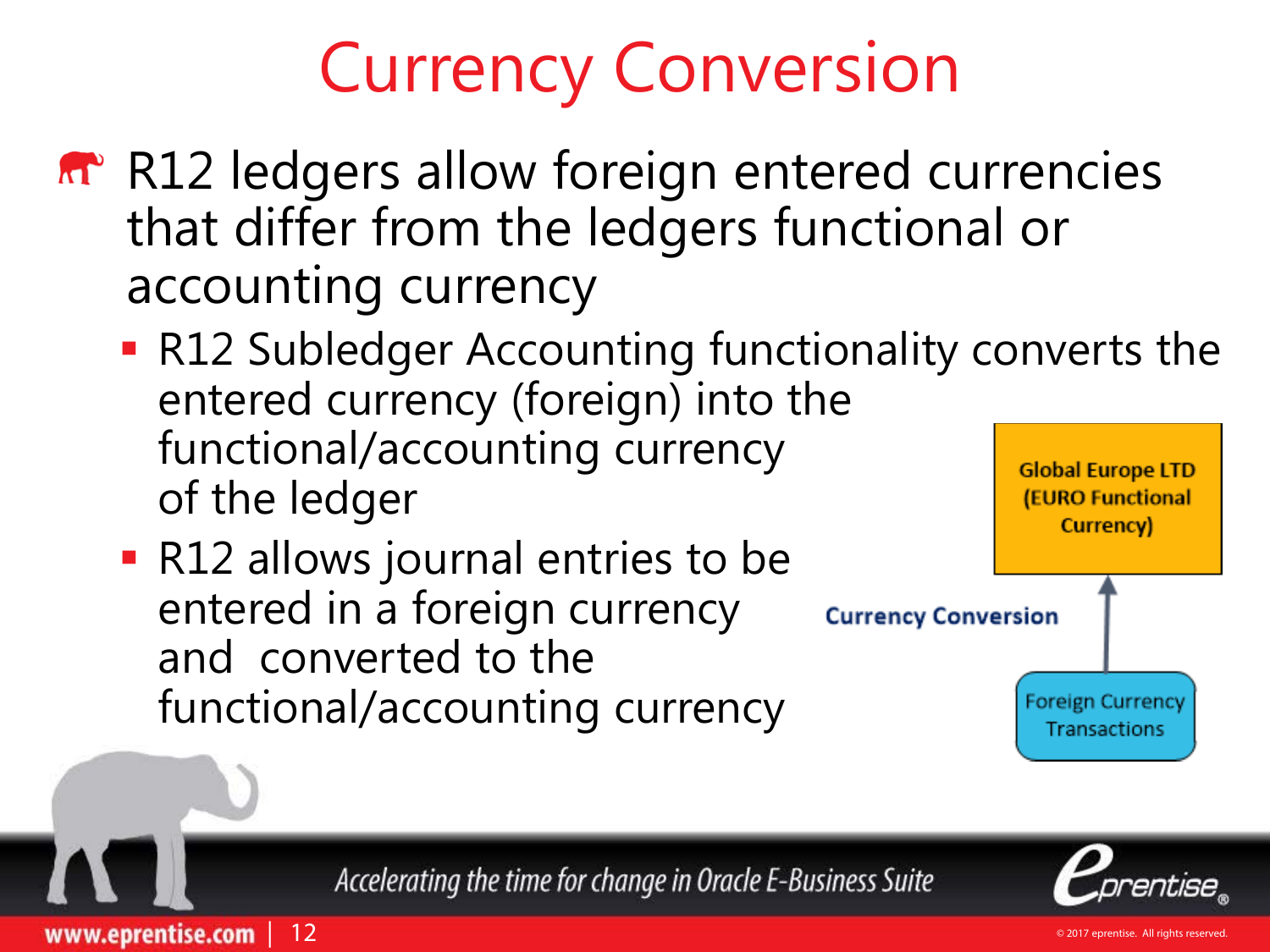# Currency Conversion: FX Gain or Loss

For subledger entered foreign transactions (AP/AR), when the invoice/bill is settled subsequent to the entered date, a foreign exchange (FX) gain or loss is created. FX gain/loss is an income statement account.

**Ledger Functional (Accounting) Currency EURO**

| 1/2/2016 Sale (Invoice) in JPY              |             | ¥100,000.00 |  |  |
|---------------------------------------------|-------------|-------------|--|--|
| <b>JPY to EURO Daily Rate</b>               |             | 0.0076      |  |  |
| Unpaid Invoice Converted to EURO $\epsilon$ |             | 760.00      |  |  |
| $2/28/2016$ Payment in JPY                  | ¥100,000.00 |             |  |  |
| <b>JPY to EURO Daily Rate</b>               |             | 0.0080      |  |  |
| <b>Payment Converted to EURO</b>            | €           | 800.00      |  |  |
| <b>FX Gain</b>                              | €           | 40.00       |  |  |



| 13

www.eprentise.com

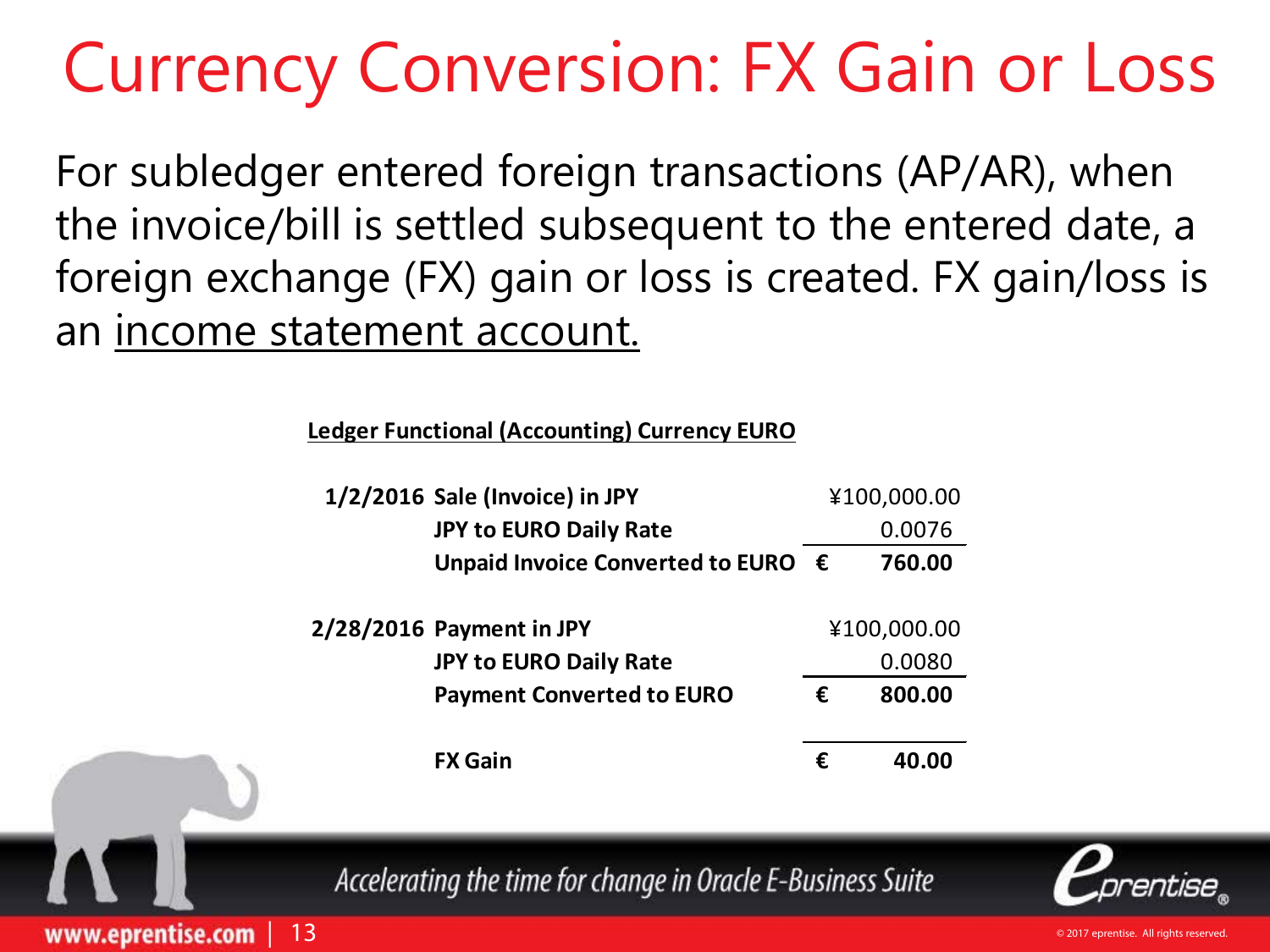# Currency Translation

When a company's global entity reporting currency differs from the ledgers' functional (accounting) currency, each differing ledger is translated at a balance level to the global reporting currency. Differences resulting from translation of balance sheet and income statement accounts results in a cumulative translation adjustment (CTA), which is a balance sheet account.

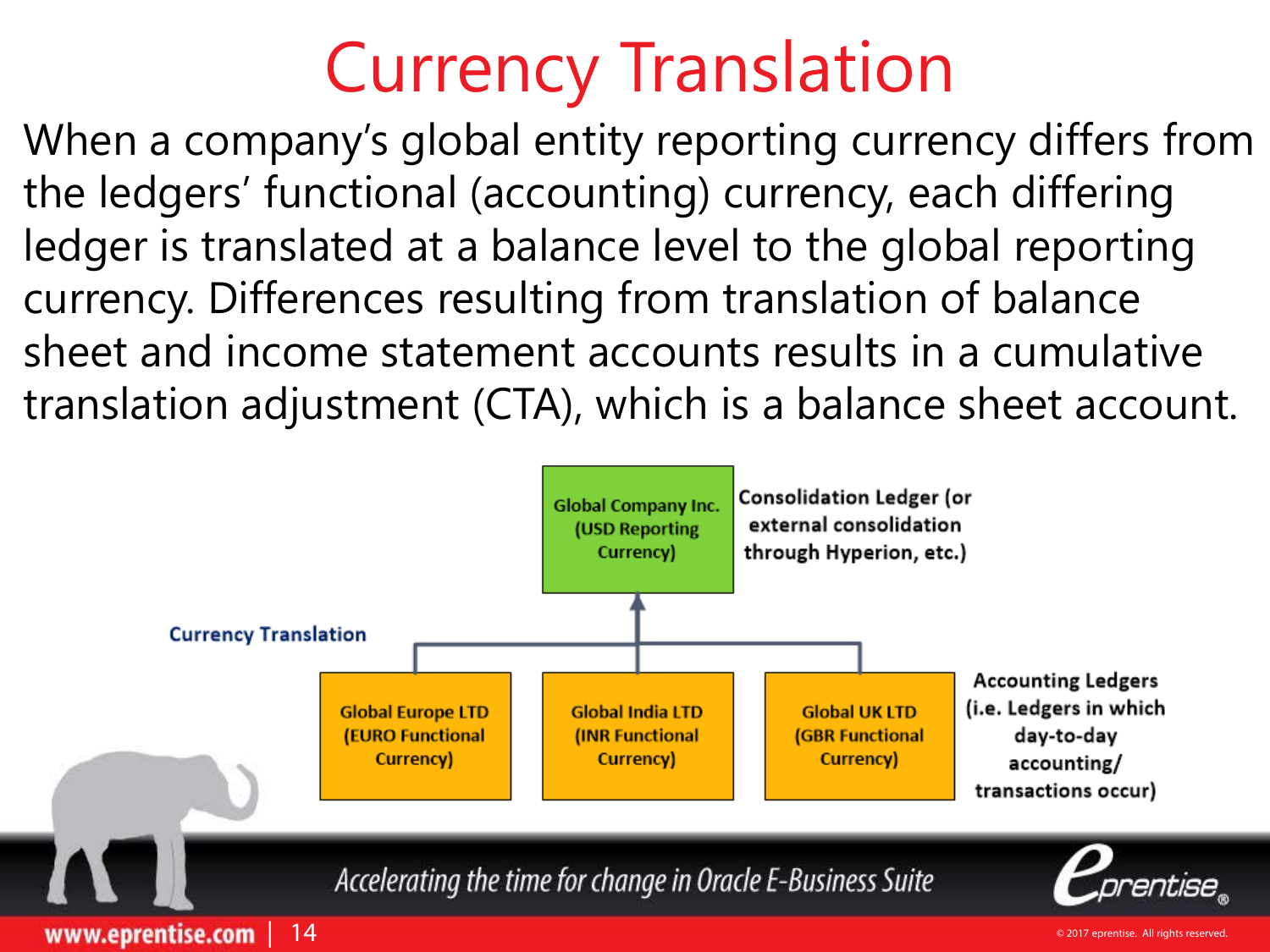# Poll Question

Accelerating the time for change in Oracle E-Business Suite

| 15

www.eprentise.com

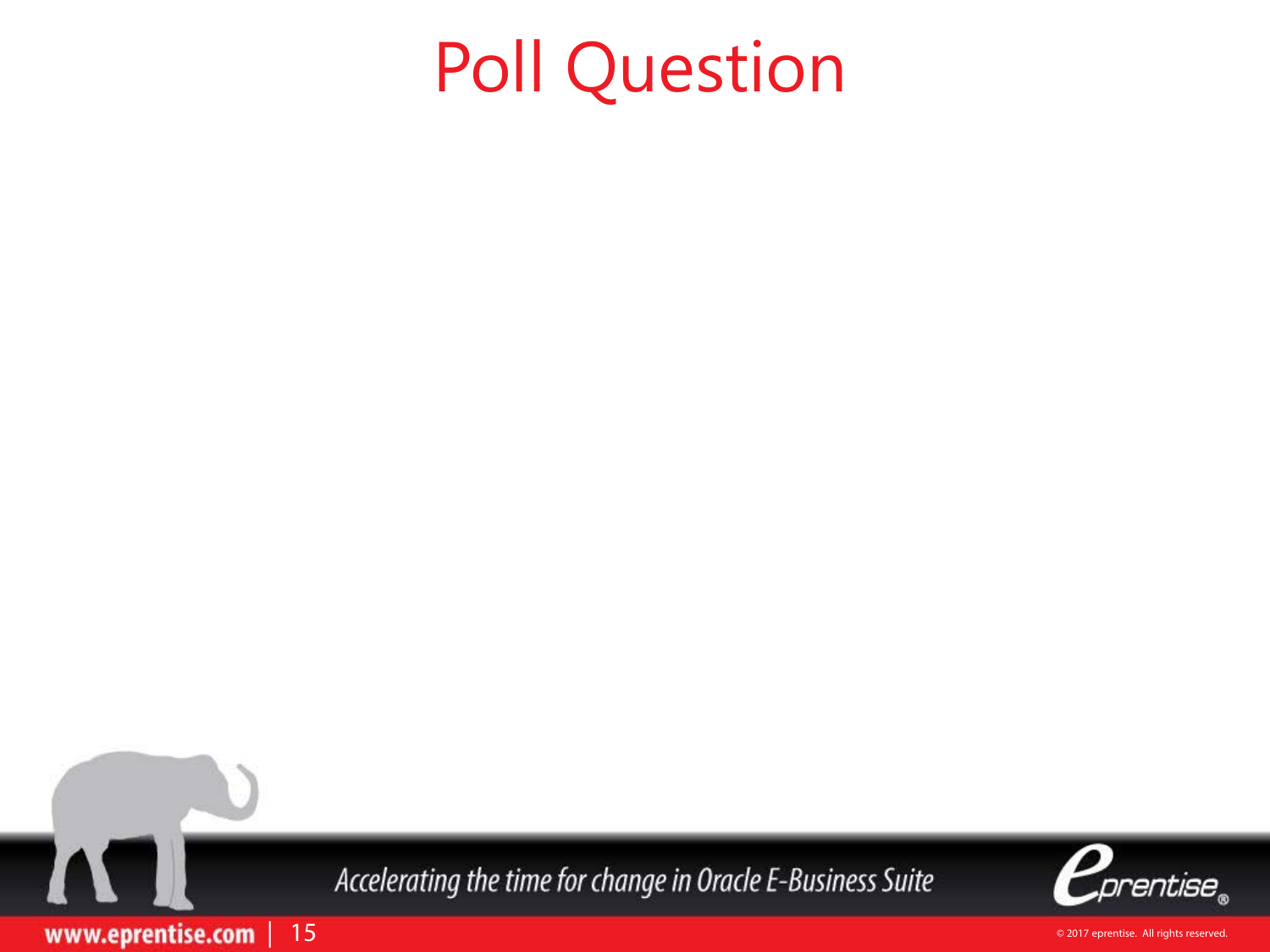#### Understanding the Reason for a Functional Currency Change



Accelerating the time for change in Oracle E-Business Suite

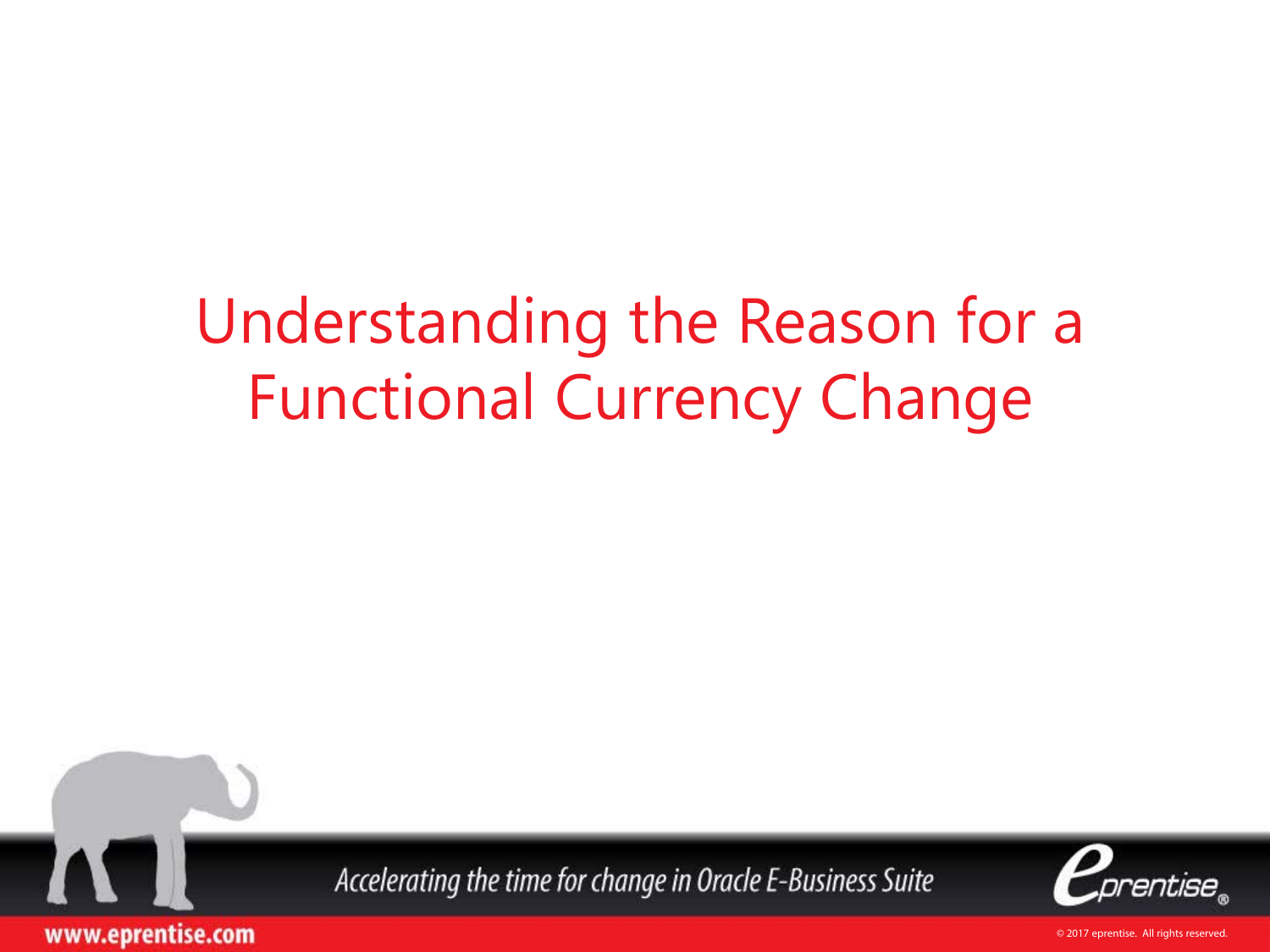# Functional Currency Change

Determining functional currency is not a subjective opinion

- Objectively, "an entity's functional currency is the currency of the primary economic environment in which the entity operates; normally, that is the currency of the environment in which an entity primarily generates and expends cash." (ASC 830-10-20)
- **Key Point**: Changes in an entity's operating structure (change in ownership, etc.) can result in the <u>need to</u> change functional currency. This objective determination<br>is made by management, but generally with consultation to the entity's independent auditors.

Accelerating the time for change in Oracle E-Business Suite

| 17

www.eprentise.com

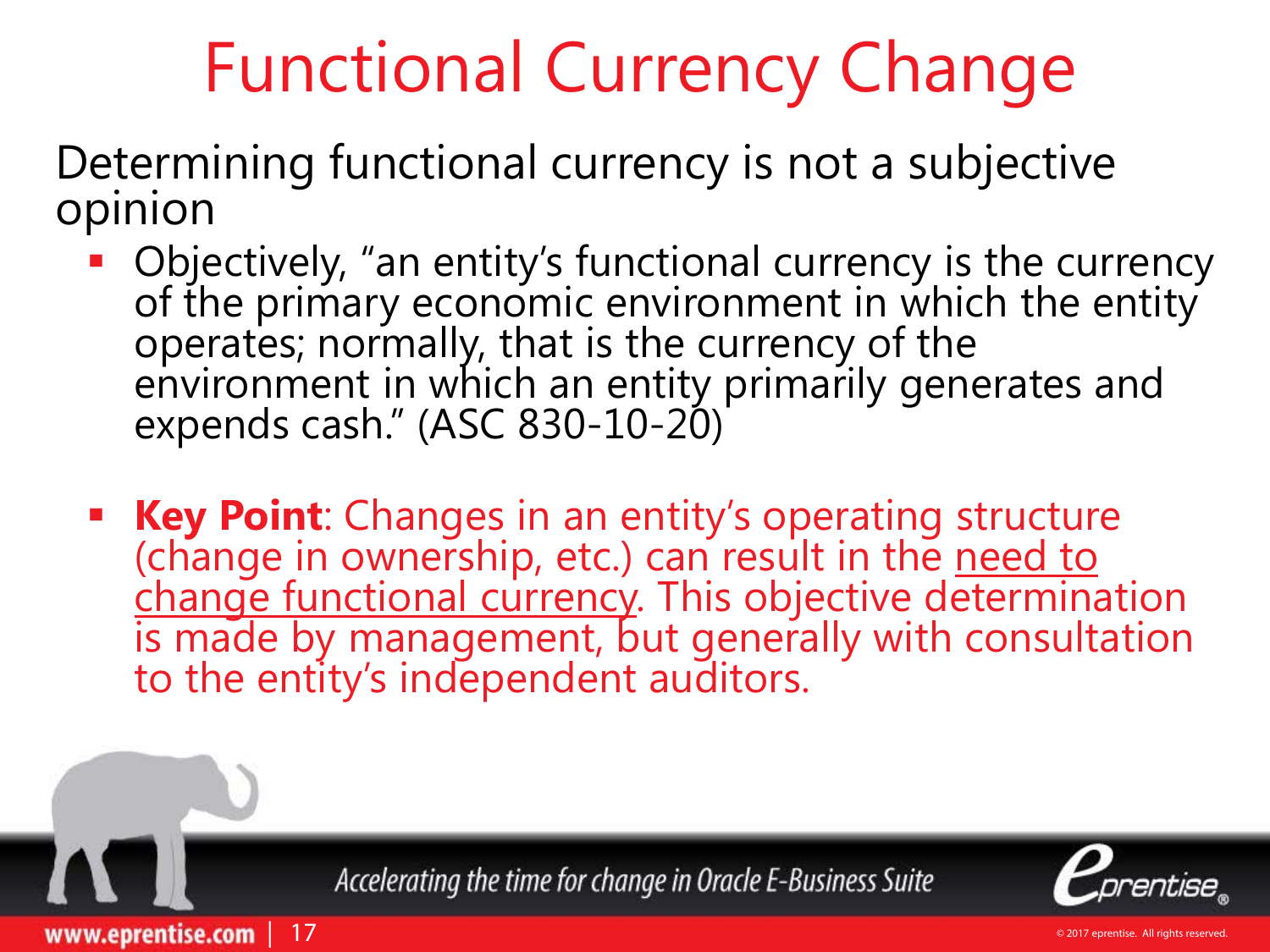## Options for a Functional Currency Change



Accelerating the time for change in Oracle E-Business Suite

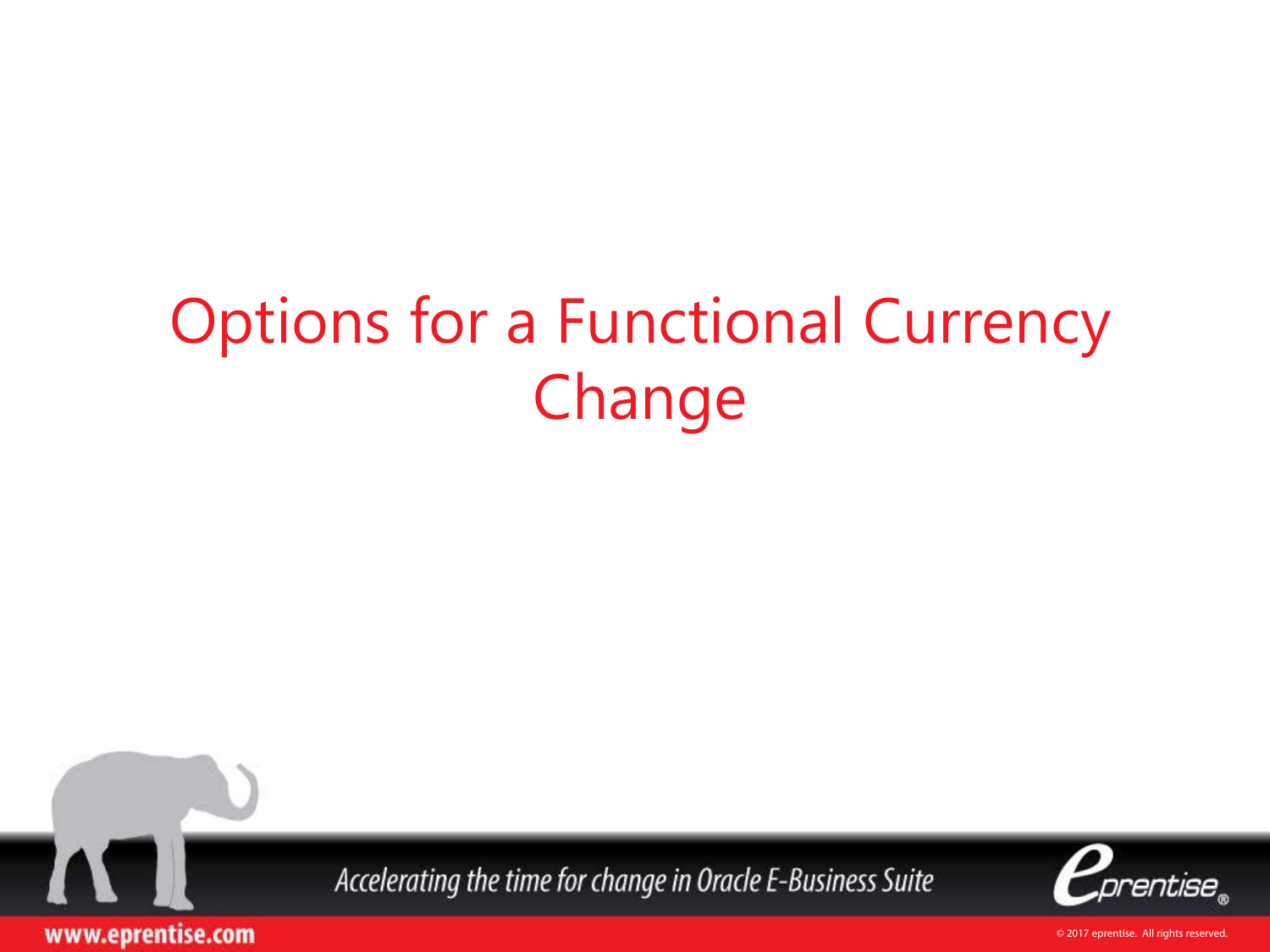## Options for Changing a Ledger's Functional Currency

#### **M** Make no change

- Only appropriate if the respective ledger is immaterial to the global reporting entity.
- **Reporting currency ledger**
- **M** Secondary ledger

| 19

www.eprentise.com

- **R** Reimplement the ledger
- **A**<sup> $\bullet$ </sup> Change the functional currency using software

Accelerating the time for change in Oracle E-Business Suite

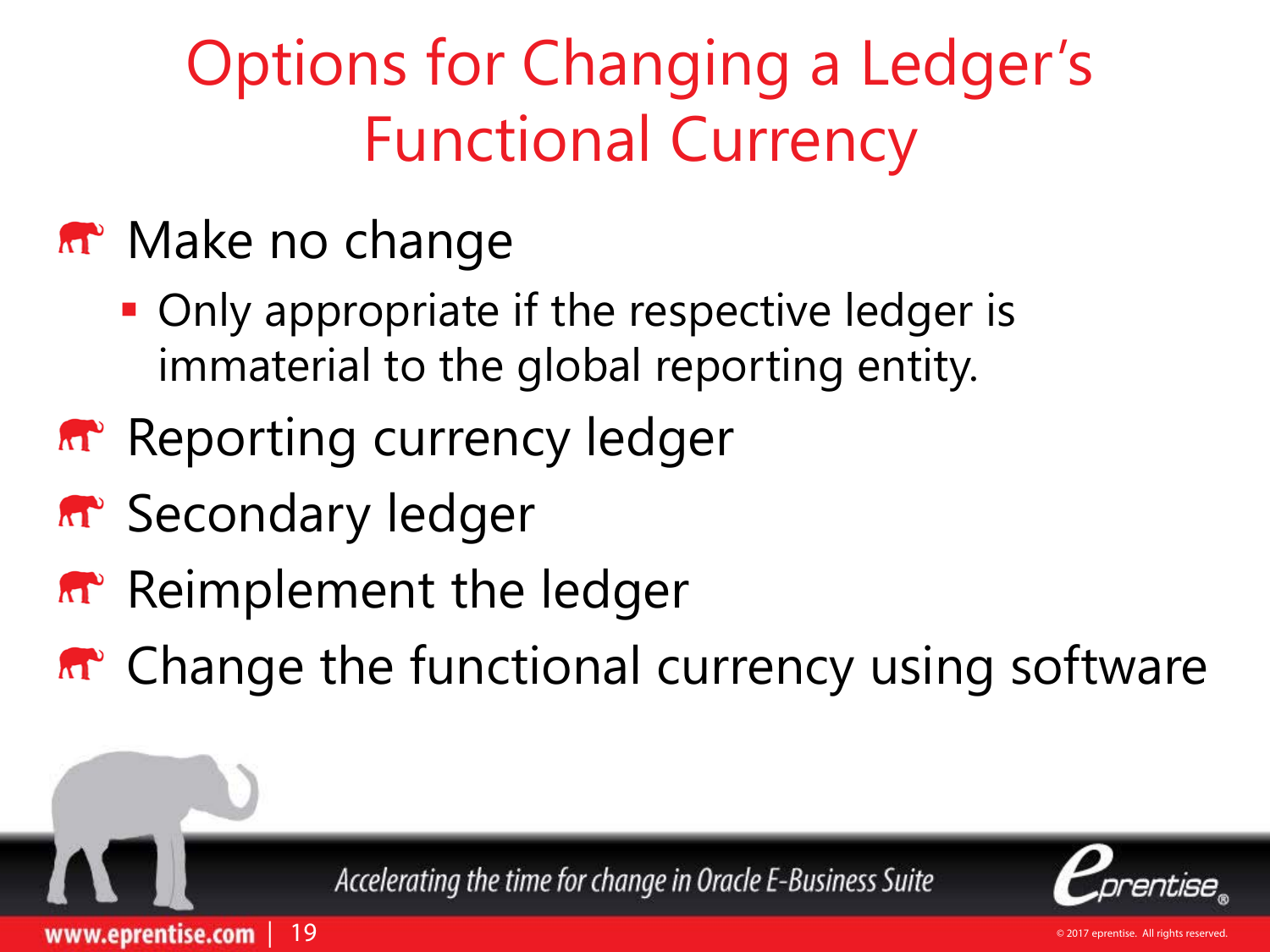## Make No Change- "Can't I just adjust for the difference during translation?"

- **M** Making no change may result in a significant misstatement of FX gain or loss on the income statement.
	- **Adjusting for the misstatement by revaluation** during consolidation and translation is theoretically possible, but would entail significant FX gain and loss analysis by each transaction, so is in most cases impracticable, unless the ledger is immaterial to the global reporting entity, in which case the change does not need to be made anyway.

Accelerating the time for change in Oracle E-Business Suite

| 20

www.eprentise.com

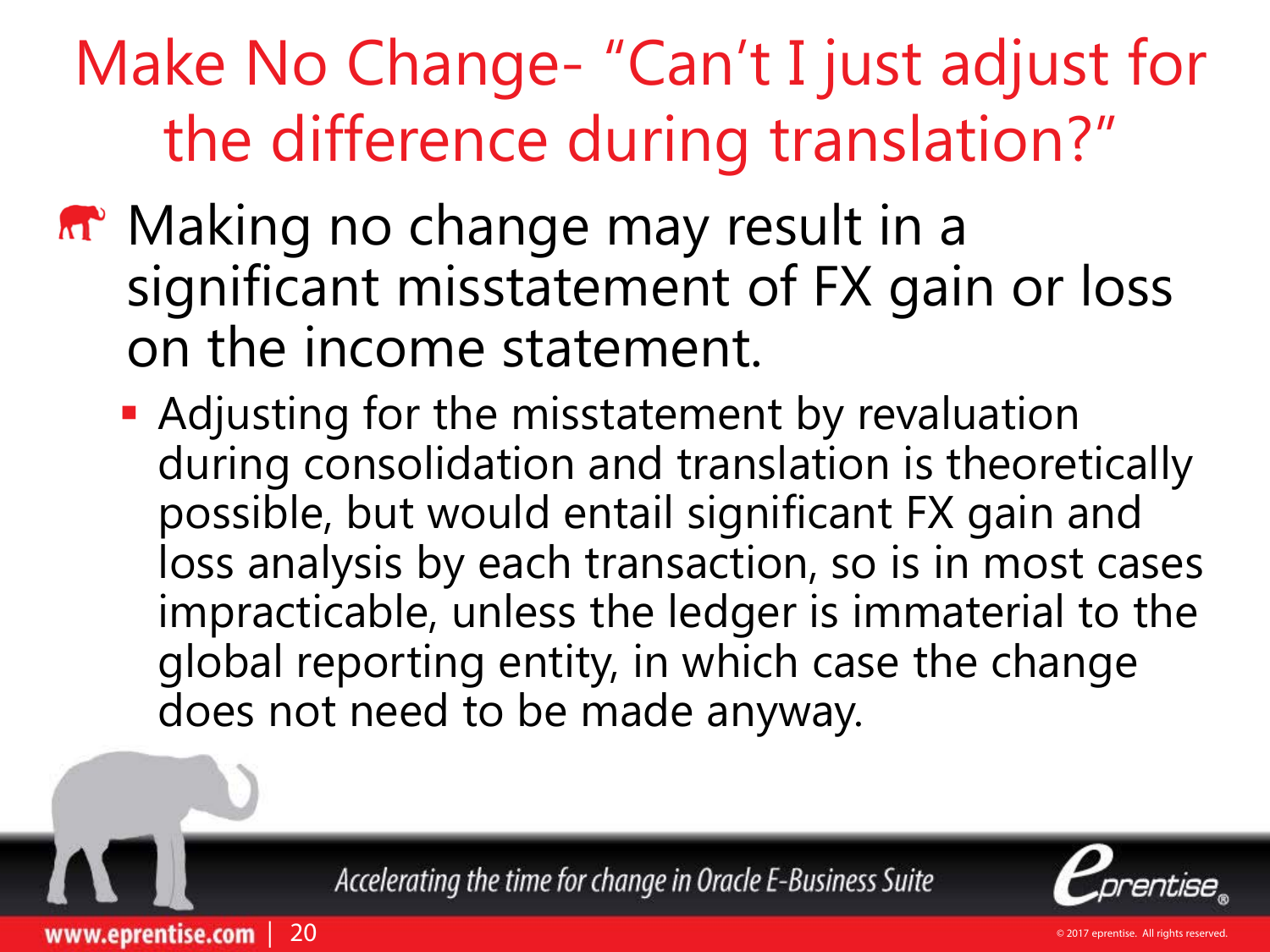# FX Gain/Loss Example

|                          | <b>Ledger Functional (Accounting) Currency EURO</b> |             |             |                          | <b>Correct Functional (Accounting) Currency USD</b> |             |             |
|--------------------------|-----------------------------------------------------|-------------|-------------|--------------------------|-----------------------------------------------------|-------------|-------------|
|                          | 1/2/2016 Sale (Invoice) in JPY                      |             | ¥100,000.00 |                          | 1/2/2016 Sale (Invoice) in JPY                      |             | ¥100,000.00 |
|                          | <b>JPY to EURO Daily Rate</b>                       |             | 0.0076      |                          | JPY to USD Daily Rate                               |             | 0.0083      |
|                          | Unpaid Invoice Converted to EURO €                  |             | 760.00      |                          | <b>Unpaid Invoice Converted to USD</b>              | Ş.          | 829.02      |
| 2/28/2016 Payment in JPY |                                                     | ¥100,000.00 |             | 2/28/2016 Payment in JPY |                                                     | ¥100,000.00 |             |
|                          | <b>JPY to EURO Daily Rate</b>                       |             | 0.0080      | JPY to USD Daily Rate    | 0.0088                                              |             |             |
|                          | <b>Payment Converted to EURO</b>                    | €           | 800.00      |                          | <b>Payment Converted to USD</b>                     | \$          | 877.39      |
|                          | <b>FX Gain</b>                                      | €           | 40.00       |                          | <b>FX Gain</b>                                      |             | 48.37       |
|                          | 2/28/2016 EURO to USD                               |             | 0.9148      |                          |                                                     |             |             |
|                          | <b>FX Gain Converted to USD</b>                     |             | 43.73       |                          |                                                     |             |             |
|                          | 1104                                                |             |             | Micctotmont              |                                                     |             |             |

11% Misstatment!

| 21

www.eprentise.com

The problem arises because currencies are not mutually dependent. The rate to go from JPY to EURO to USD is not in aggregate the same as the rate to go from JPY to USD.

Accelerating the time for change in Oracle E-Business Suite

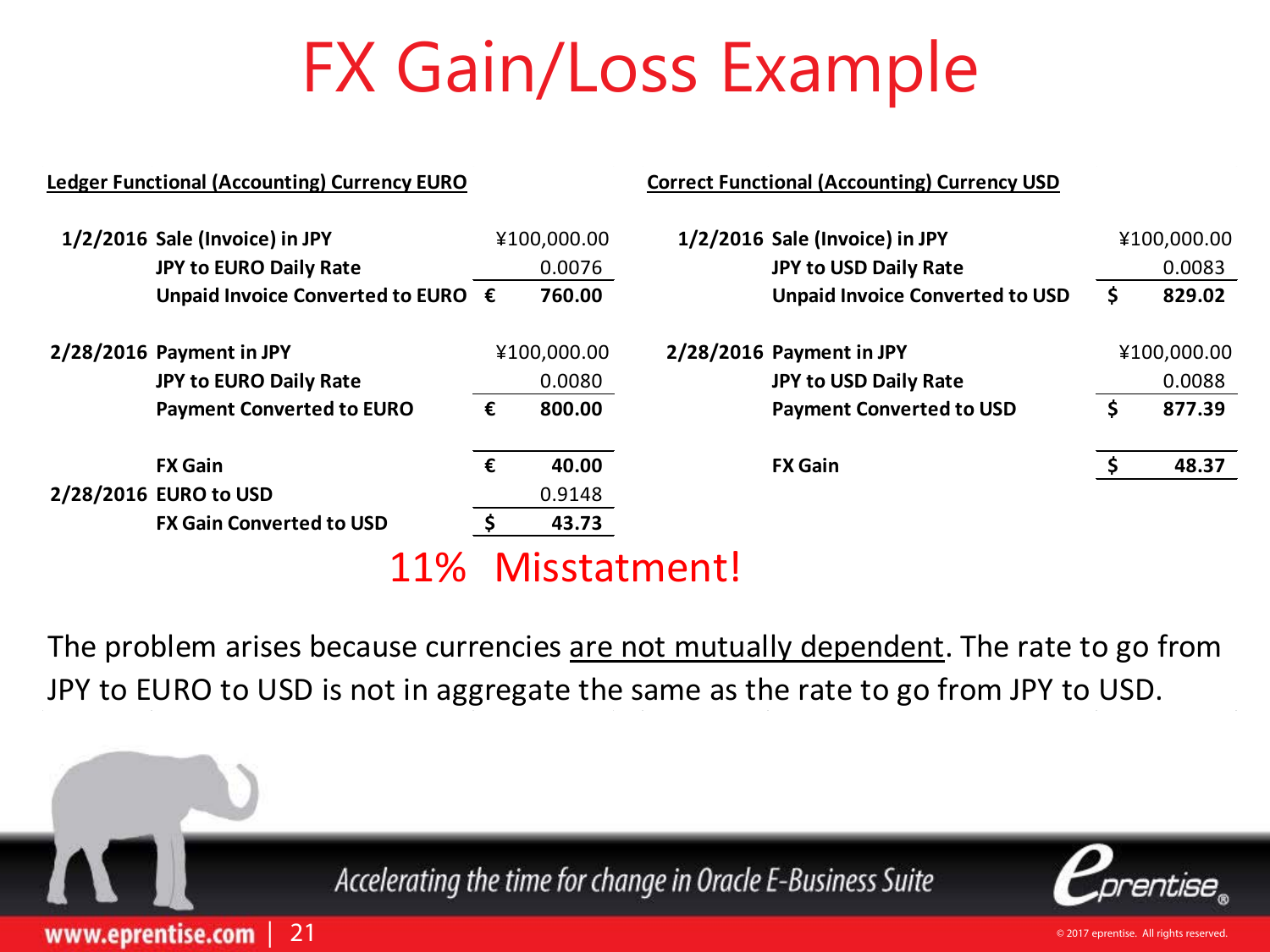# Reporting Currency

"Reporting Currencies feature allows you to report and maintain accounting records in more than one functional currency. You do this by assigning one or more reporting currencies to your primary ledger or secondary ledger using General Ledger's Accounting Setup Manager."

*Oracle E-Business Suite Concepts: http://docs.oracle.com/cd/E18727\_01/doc.121/e12841/T*120505OA1234.htm

| 22

www.eprentise.com

Accelerating the time for change in Oracle E-Business Suite

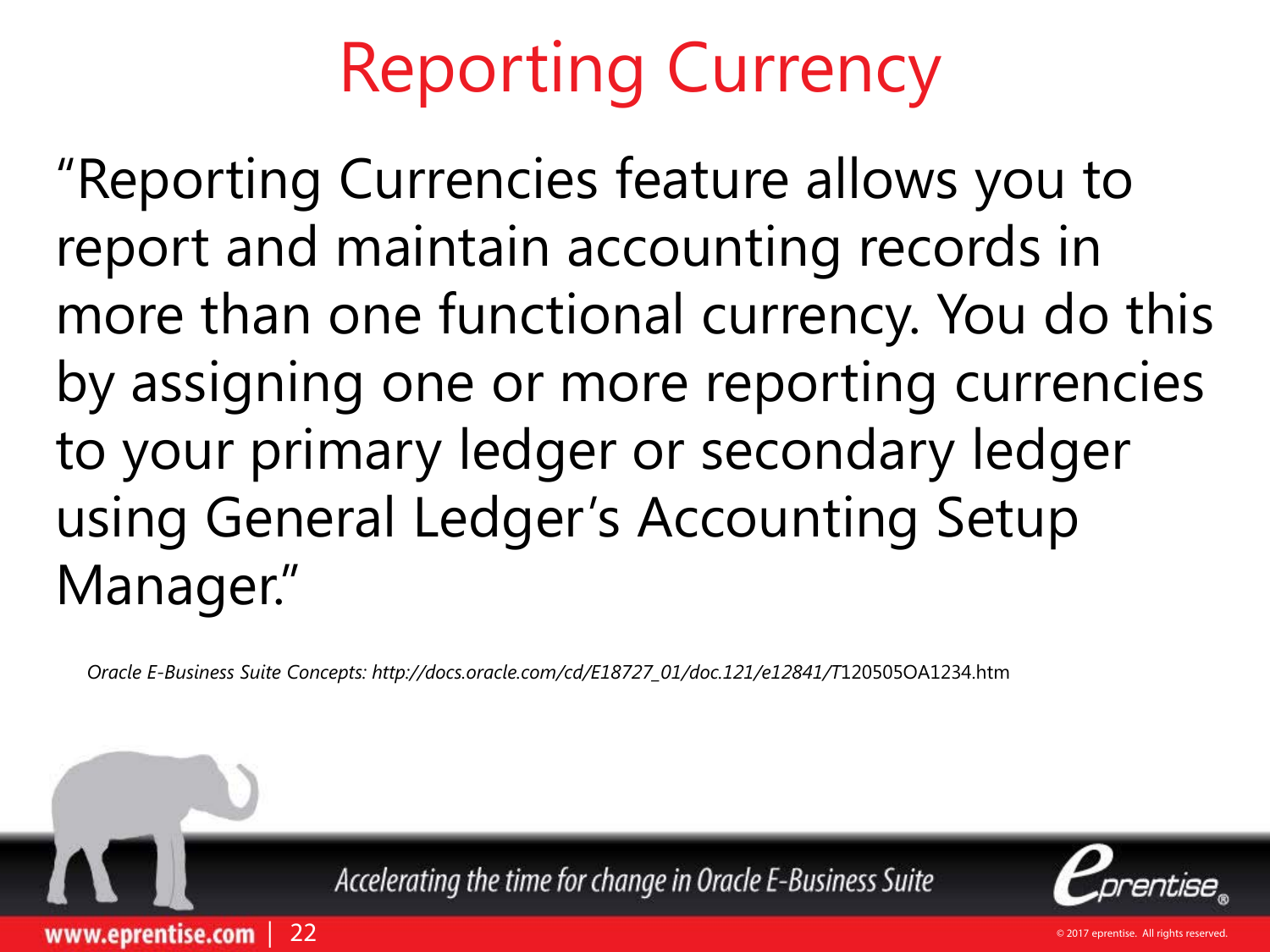# Poll Question

Accelerating the time for change in Oracle E-Business Suite

| 23

www.eprentise.com

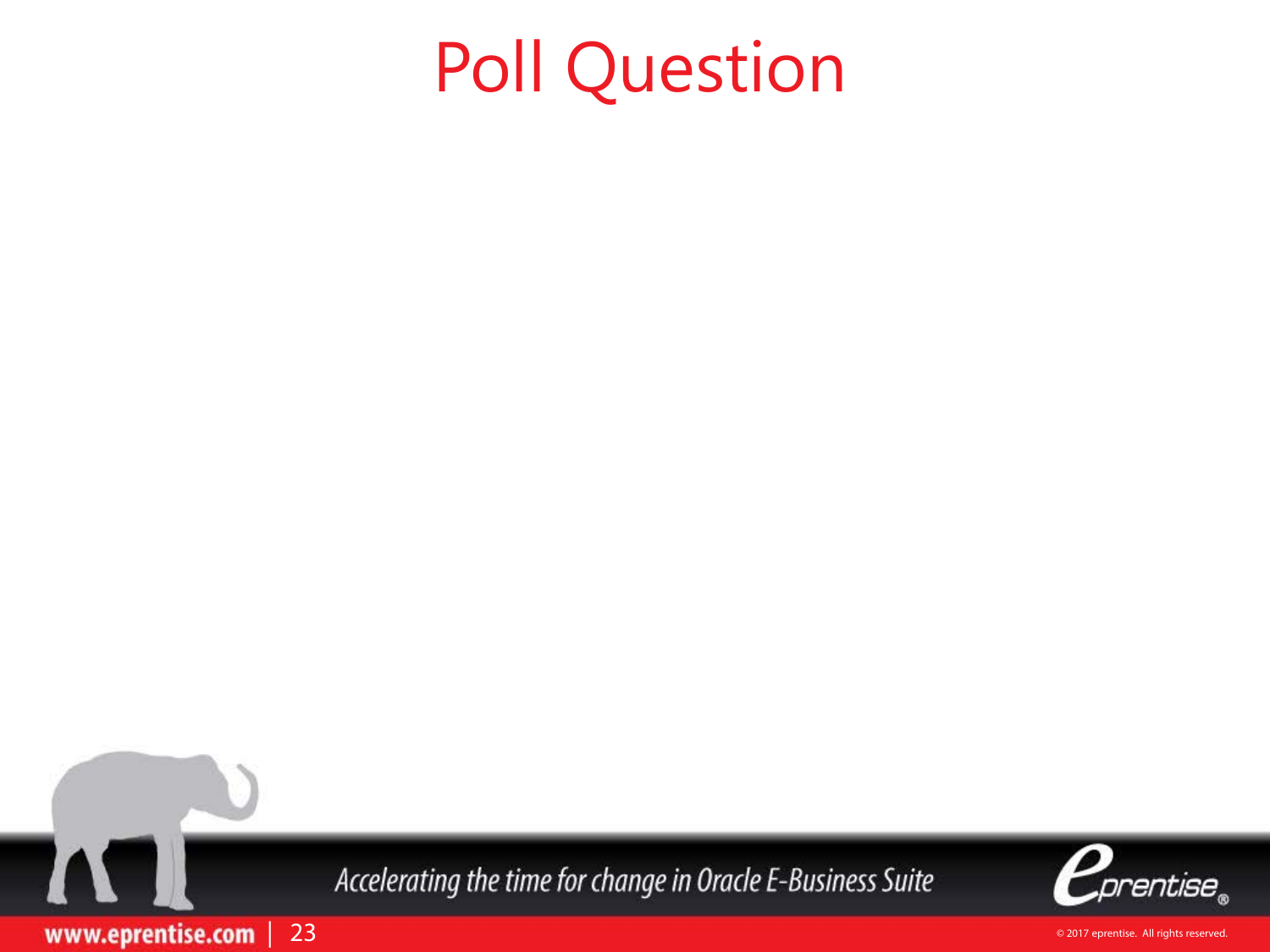# Secondary Ledgers

- **M** Secondary Ledgers may also be used to present a primary ledger in another currency and is the preferred method in R12. A secondary ledger may be maintained at one of three levels:
	- Balance only (not adequate to address the FX issue)
	- **-** Journal entry level (not adequate to address the FX issue)
	- **Subledger level (may have the same limitations as** subledger level reporting currencies)

| 24

www.eprentise.com

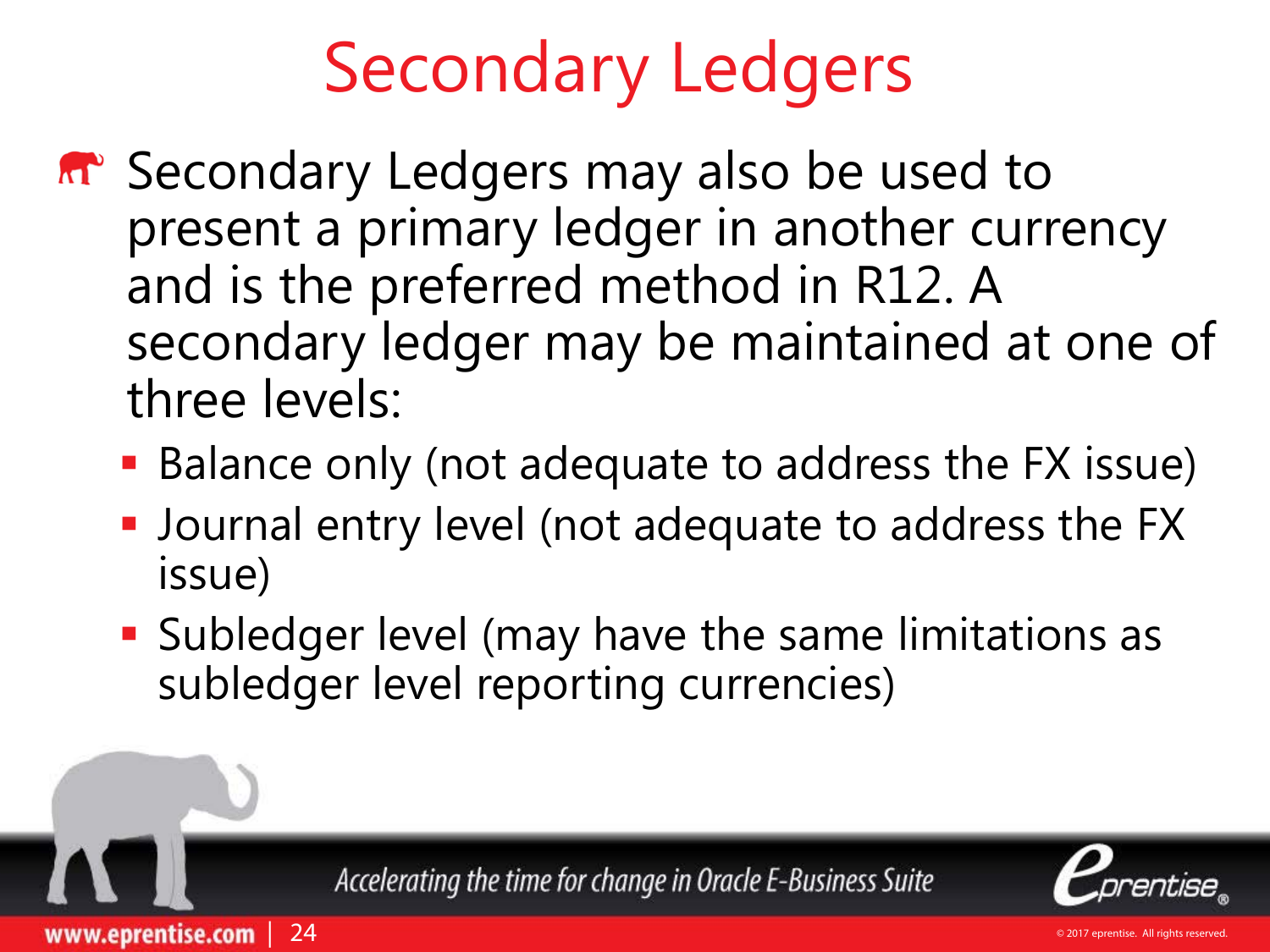# Reporting Currency and Secondary Ledger Caveat

Reporting Currency and Secondary Ledger functionality revalues both transactions and balances to another currency, but does so only at the accounting transaction level, not recalculating from the entered foreign currency transaction. This may cause some misstatement, which may or may not be material.



| 25

www.eprentise.com

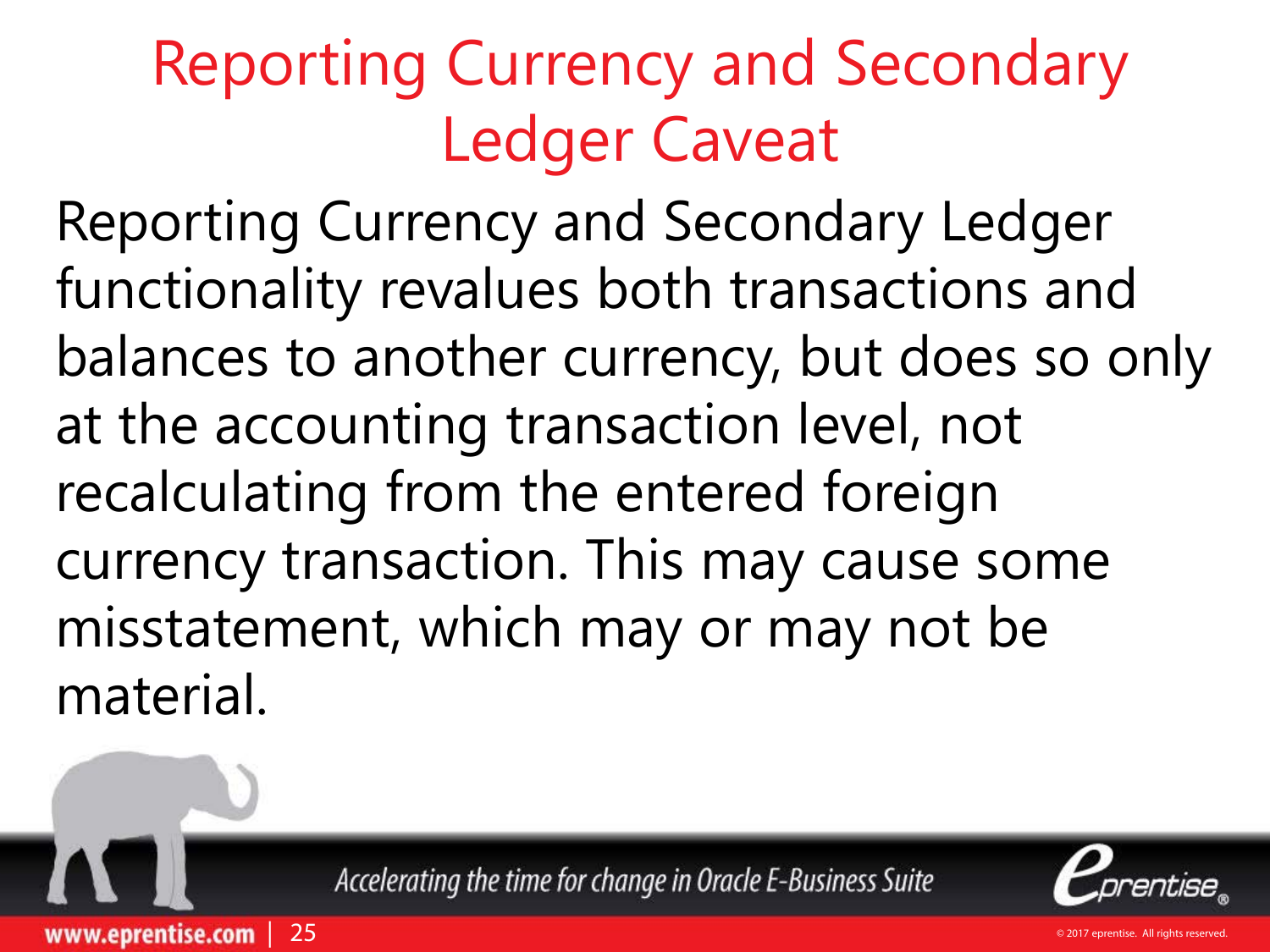# Other Issues with Reporting and Secondary Ledgers

The potential problem with FX misstatement is not isolated to only FX gain or loss, it cascades to all other accounts that are related to AR/AP

- **R** Fixed Assets
- **A**<sup>t</sup> Inventories
- **R**<sup> $\circ$ </sup> Other Accounts

| 26

www.eprentise.com

Accelerating the time for change in Oracle E-Business Suite

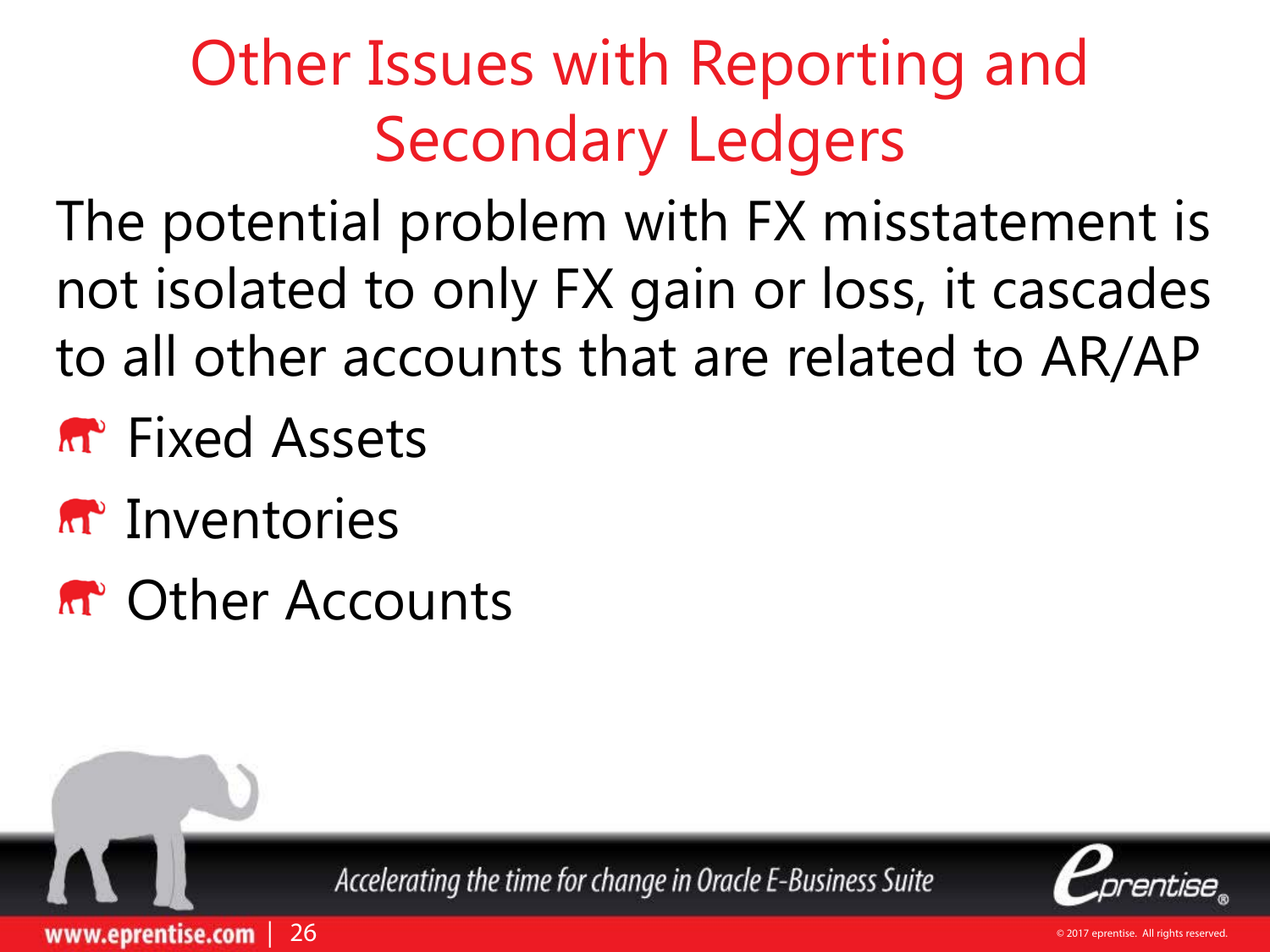Secondary Ledgers and Reporting Currencies Should be for Reporting Only

**Reporting currencies are specifically** intended for use by organizations that must regularly and routinely report their financial results in multiple currencies.

*Oracle General Ledger User's Guide: https://docs.oracle.com/cd/E18727\_01/doc.121/e13627/T312864T371267.htm*

**M** The ledger of transactional/accounting record should be correct.

Accelerating the time for change in Oracle E-Business Suite

| 27

www.eprentise.com

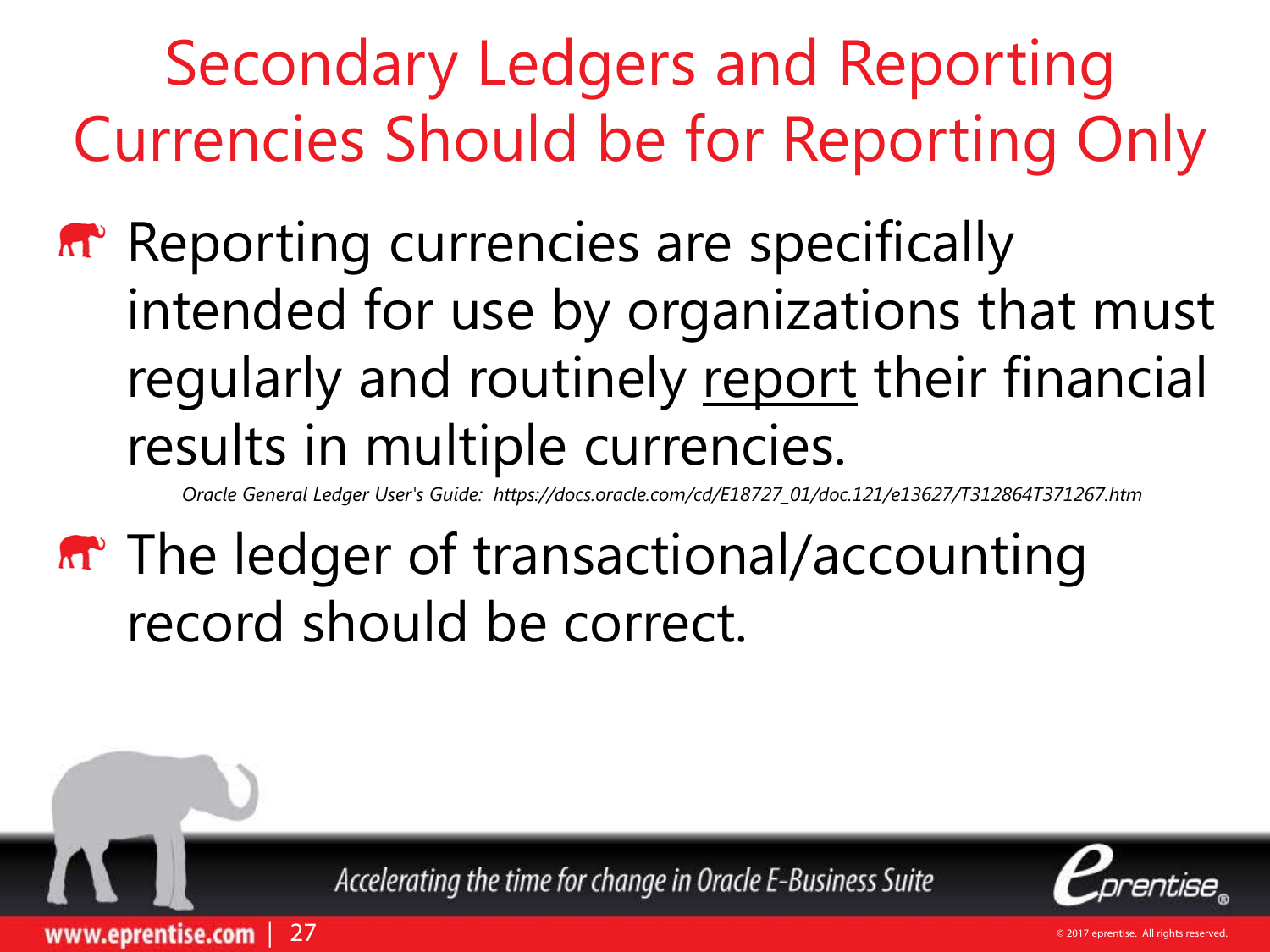# Ledger Reimplementation

- **M**<sup>•</sup> The need to change functional currency may be addressed by reimplementing the effected ledgers
	- **Setting up new ledgers in the correct functional** currency and populating the respective beginning balances and related open transactions
	- **Other considerations:** 
		- **Fixed assets (only in the functional/accounting currency)**
		- **Deferred revenue**
		- **History**

| 28

www.eprentise.com

Accelerating the time for change in Oracle E-Business Suite

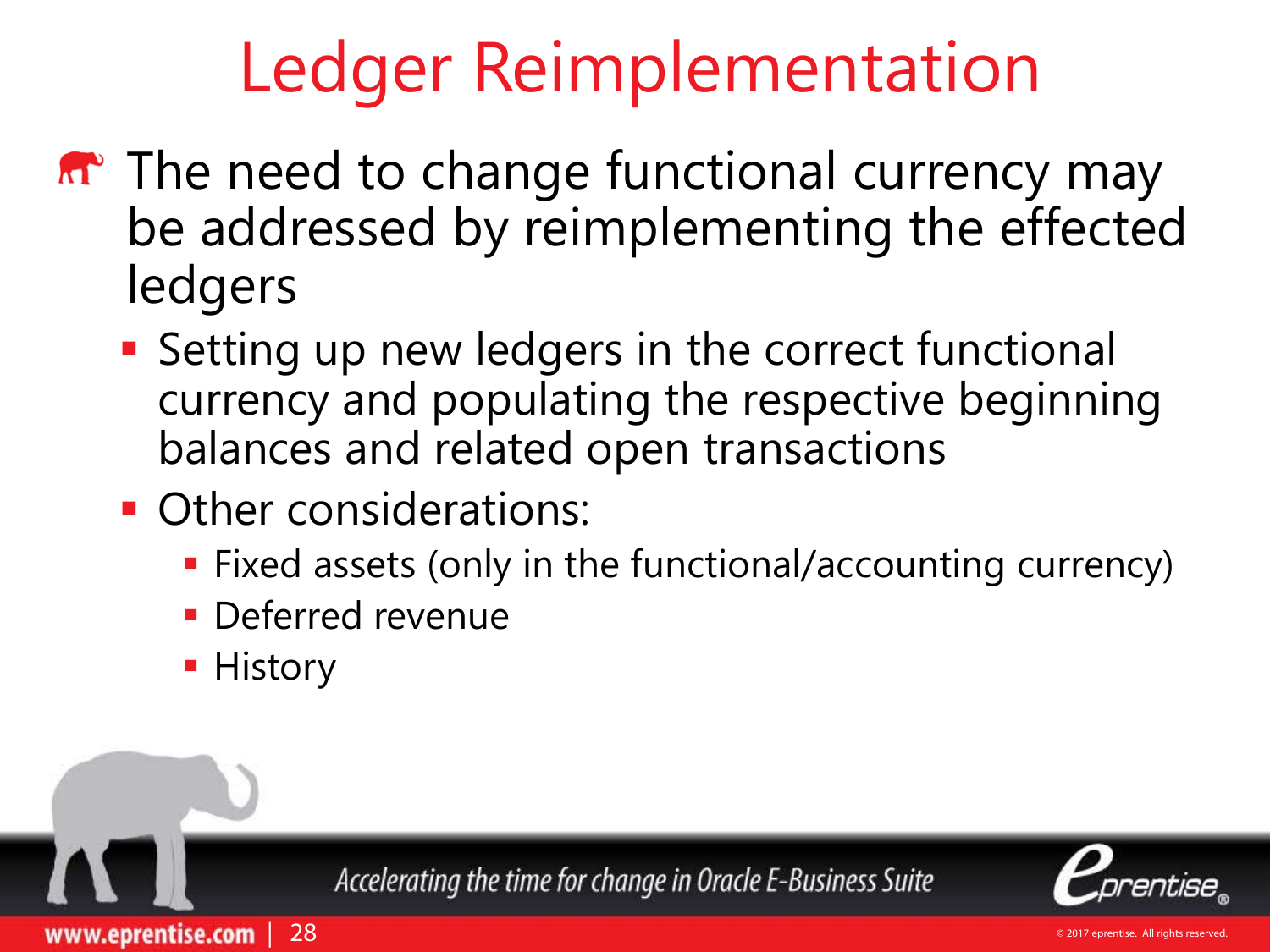Rules Based Software to Change the Functional (Accounting) Currency

- **M** Change the functional/accounting currency using software
	- **Include all history**

| 29

www.eprentise.com

- **Align all subledger related accounts (FA Books,** etc.)
- **Correctly state FX gains/losses**

Accelerating the time for change in Oracle E-Business Suite

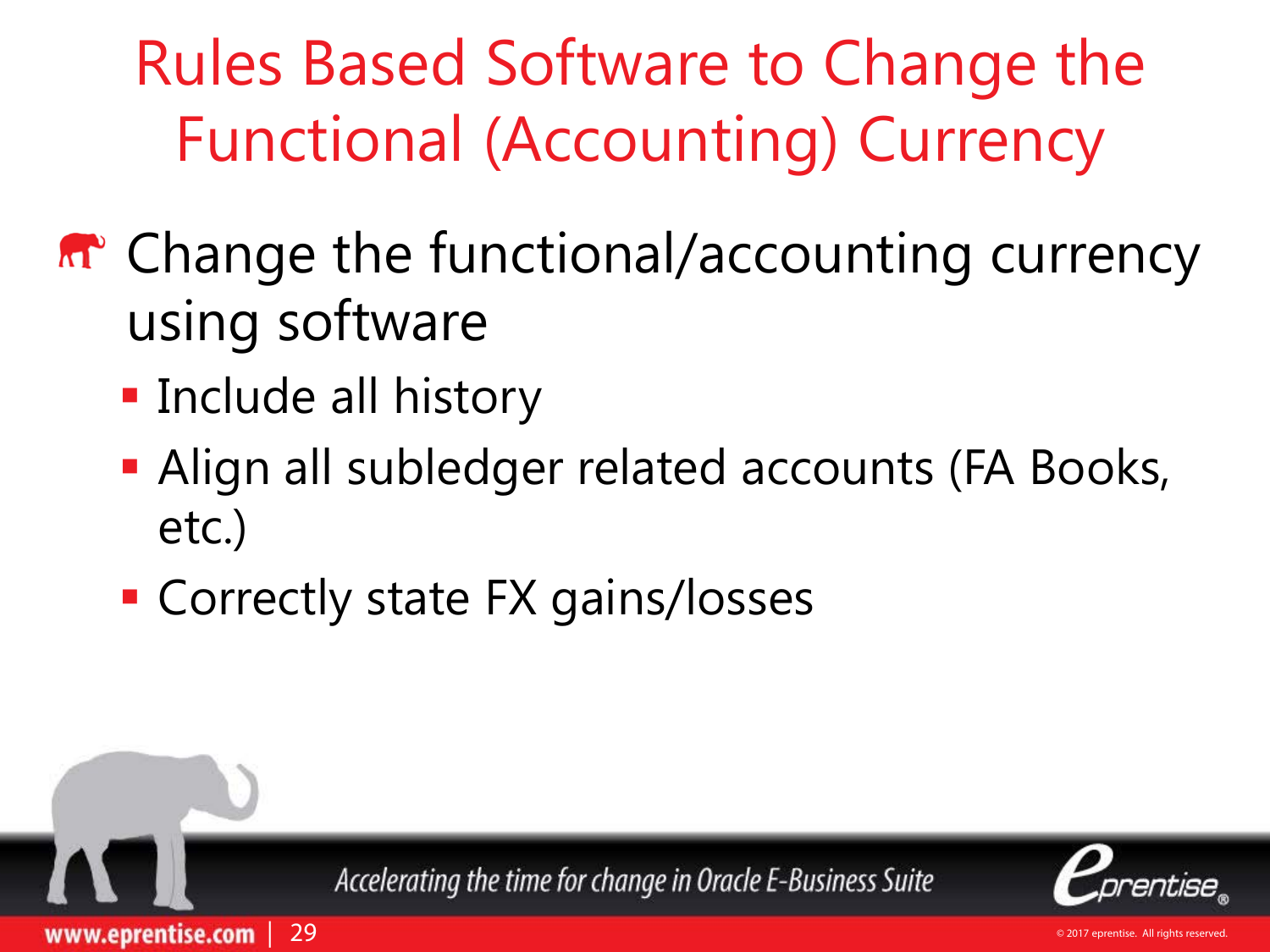# Poll Question

Accelerating the time for change in Oracle E-Business Suite

| 30

www.eprentise.com

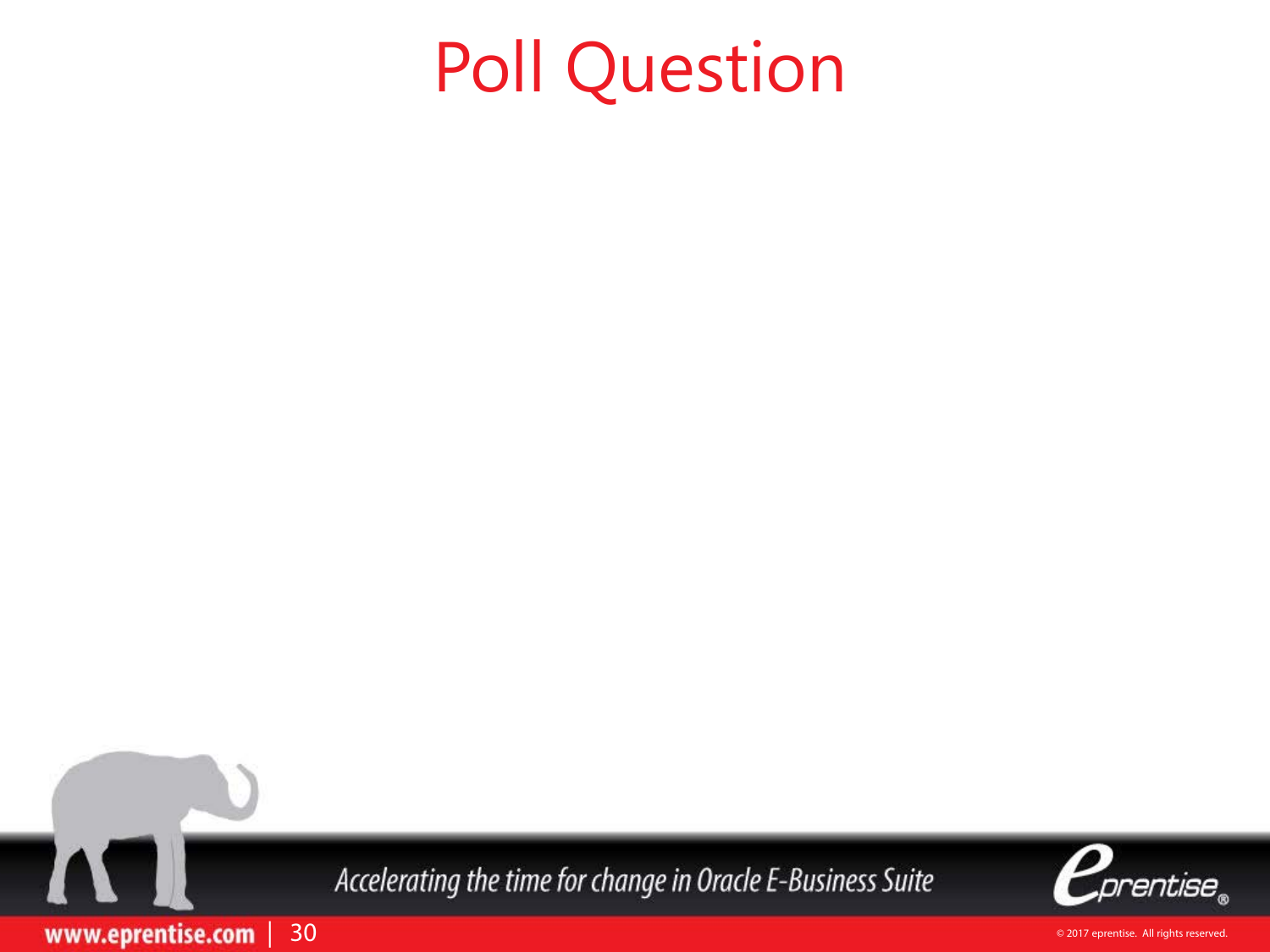# Conclusion

If an entity needs to report the ledger in an alternative currency, then Reporting Currency(ies) and Secondary Ledgers may meet the need. However, entities required to change the functional/accounting currency of their ledger(s) under either ASC 830 (US GAAP) or IAS 21 (IFRS) must change the primary ledger(s), because the reporting approach may result in a significant and ongoing misstatement.

Accelerating the time for change in Oracle E-Business Suite

| 31

www.eprentise.com

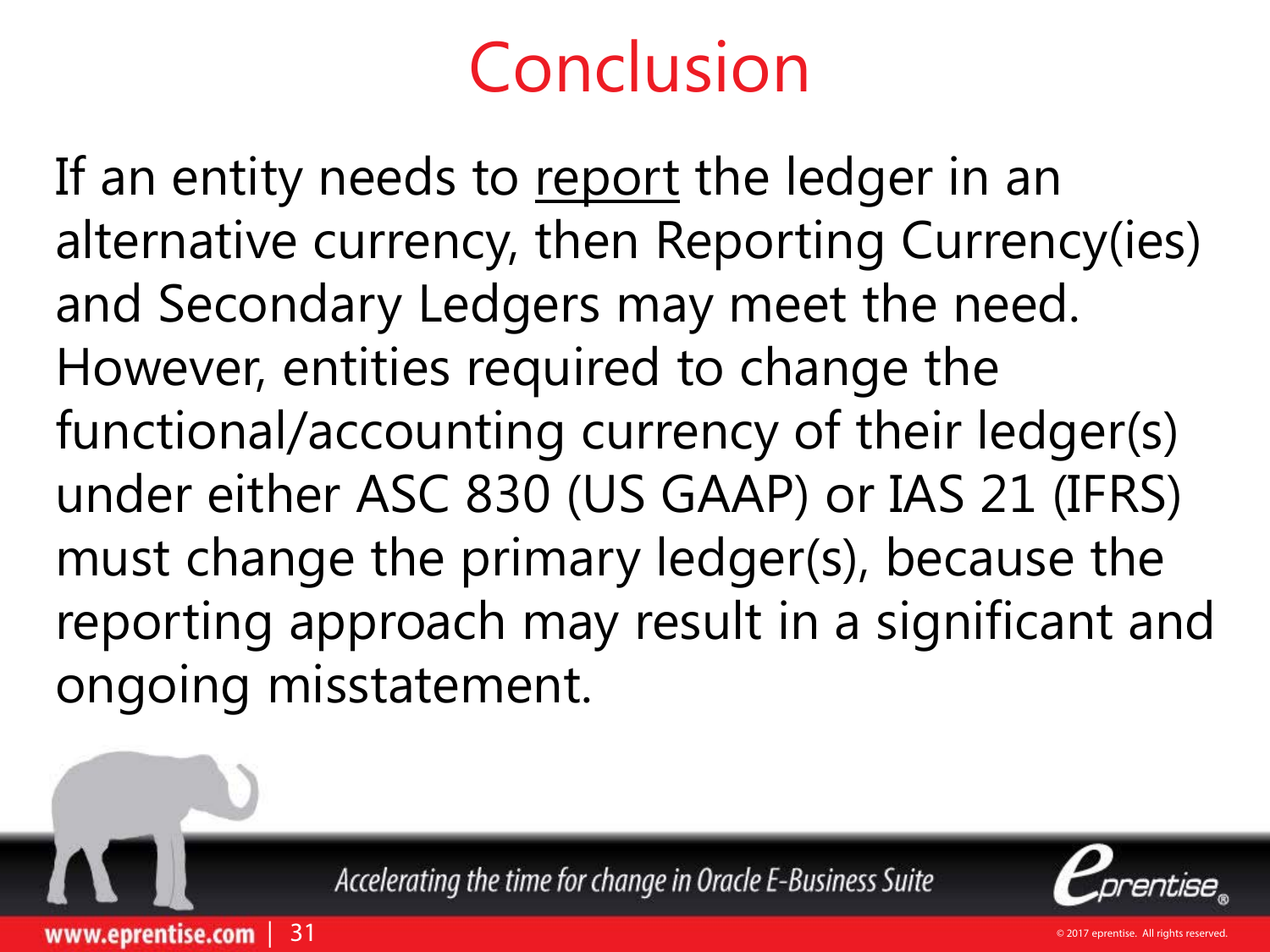#### Questions?

I

www.eprentise.com